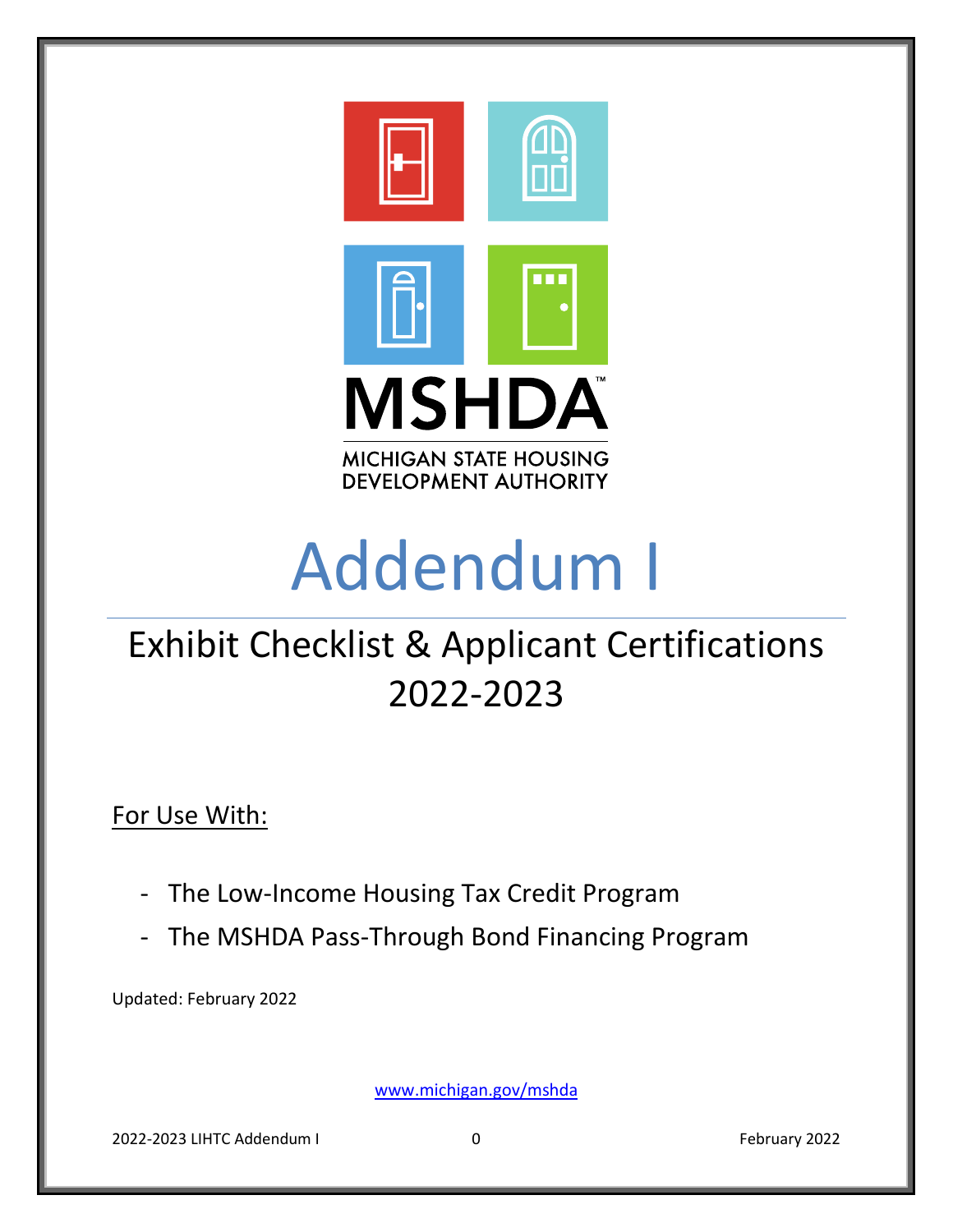# **LOW INCOME HOUSING TAX CREDIT PROGRAM EXHIBIT CHECKLIST**

#### **(TO ALSO BE USED WITH MSHDA PASS-THROUGH BOND FINANCING WHEN APPLICABLE)**

In an effort to organize items typically included at the front of a submission, the following order is strongly suggested.

# **TAB A – LIHTC PROGRAM APPLICATION**

The printed and completed LIHTC Program Application.

# **TAB B – LIHTC SCORING CRITERIA**

The printed and completed LIHTC Scoring Criteria. The project's self-score will be used to rank submitted projects.

# **TAB C – AUTHORIZATION FOR RELEASE OF INFORMATION FORMS**

This form is found towards the end of this document (following the Technical Advice Memoranda Certification) and should be filled out for each state EXCEPT MICHIGAN in which any sponsor or management company of the project does business.

# **TAB D – ADDENDUM I CERTIFICATIONS**

The general Addendum I certifications (located at the end of this document) should be included here. These are the Certification to Application, Agency Policy on Civil Rights Compliance, Technical Advice Memoranda Certification, Sponsor Certification(s), Waiver of Right to Extended Use Period Termination, Certification to Include Section 8 Existing Rental Allowance Program Certificate & Voucher Holders, Development Team Information, Applicant Previous Experience Certification, and MSHDA Financing Signage Certification.

NOTE: Please include Authorization for Release of Information forms in Tab C, and General Partner/Member Experience Certification forms in Exhibit 12.

# **TAB E – ADDENDUM I CHECKLIST**

This Addendum I checklist, as a table of contents for the remaining exhibits. Certifications are not required in this tab.

If applicable to the project and/or for points to be given to the project, the following items must be submitted along with the LIHTC Program Application. Each submitted exhibit must be tabbed with the appropriate corresponding number from the checklist.If applying for Pass-Through Bond financing and 4% Low-Income Housing Tax Credit (LIHTC) from MSHDA, the applicable items in Exhibit 37 of the checklist below must be submitted in addition to any other required exhibits in this checklist. Applicants are encouraged to provide a narrative description preceding each exhibit explaining how the submitted document satisfies the requirements, particularly for those exhibits that involve unusual or complex elements.

2022-2023 LIHTC Addendum I 1 February 2022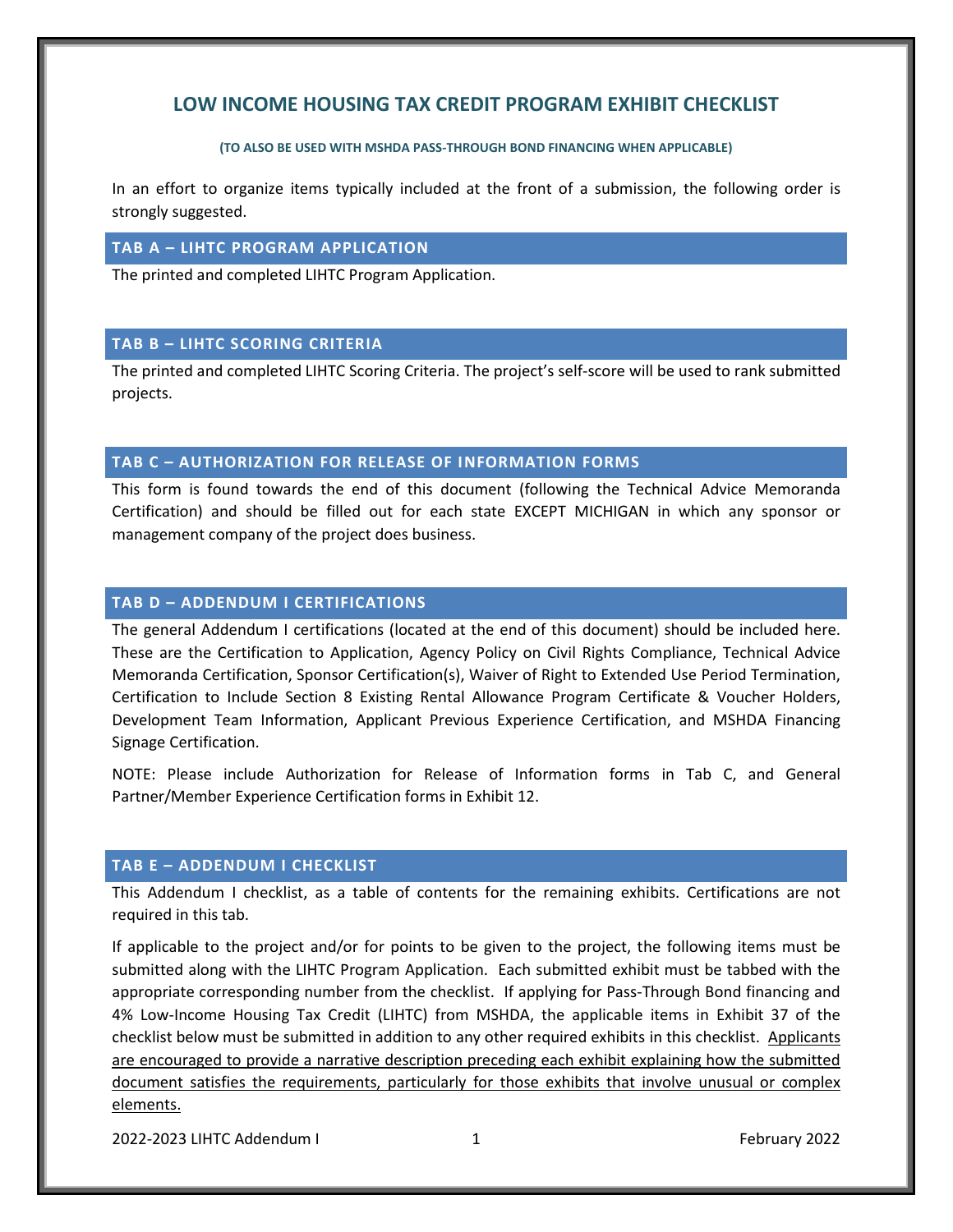For organization and ease of locating information during review, the following naming convention is strongly suggested (please use 2 digits minimum for Exhibit number):

Project Name – Exhibit Number – Exhibit Description

Exhibit Descriptions may be shortened versions of the Exhibit title, as long as it is clear which exhibit it is. For example:

- MSHDA Apts Ex 01 Narrative
- MSHDA Apts Ex 08.B Permanent Financing

# **EXHIBIT 1 – PROJECT NARRATIVE**

A detailed and complete description of the project which includes:

- The type of project; location; prior LIHTC status, if any
- Type of financing; tenants served; bedroom mix; local, federal or state subsidies, if any
- Map and site plan detailing the proposed project
- Tenant relocation strategy and budget, if applicable
- The number of jobs created, including an explanation/analysis for how this number was determined
- Any other relevant information.

Applicants are encouraged to provide as much detail and background information about the proposed project as possible; particularly for describing areas in the application involving unusual or complex elements.

# *See Threshold Requirement II in QAP Exhibit I*

# **EXHIBIT 2 – SITE CONTROL**

Documentation, signed by all applicable parties, in the form of a warranty deed, exclusive option to purchase, land contract, etc., which evidences ability to maintain site control for 120 days from the application due date, with extensions available. Submitted documentation must clearly identify the physical location of the property (i.e. property address, full legal description or plat map identifying street names) and clearly identify the purchase price of each parcel to be used in the development.

# *See Threshold Requirement III in QAP Exhibit I*

# **EXHIBIT 3 – ZONING**

Original documentation, dated within one year of the application due date, from the appropriate local official on official letterhead, identifying the address of the project, the property's current zoning designation and an explanation of whether or not the project is permitted under the zoning ordinance. For rehabilitation projects, a letter from the local unit of government stating that the zoning is compatible with the proposed use of the buildings is required. If the project is not currently properly zoned, what, if any, steps are in process to obtain proper zoning for the proposed

2022-2023 LIHTC Addendum I 2 February 2022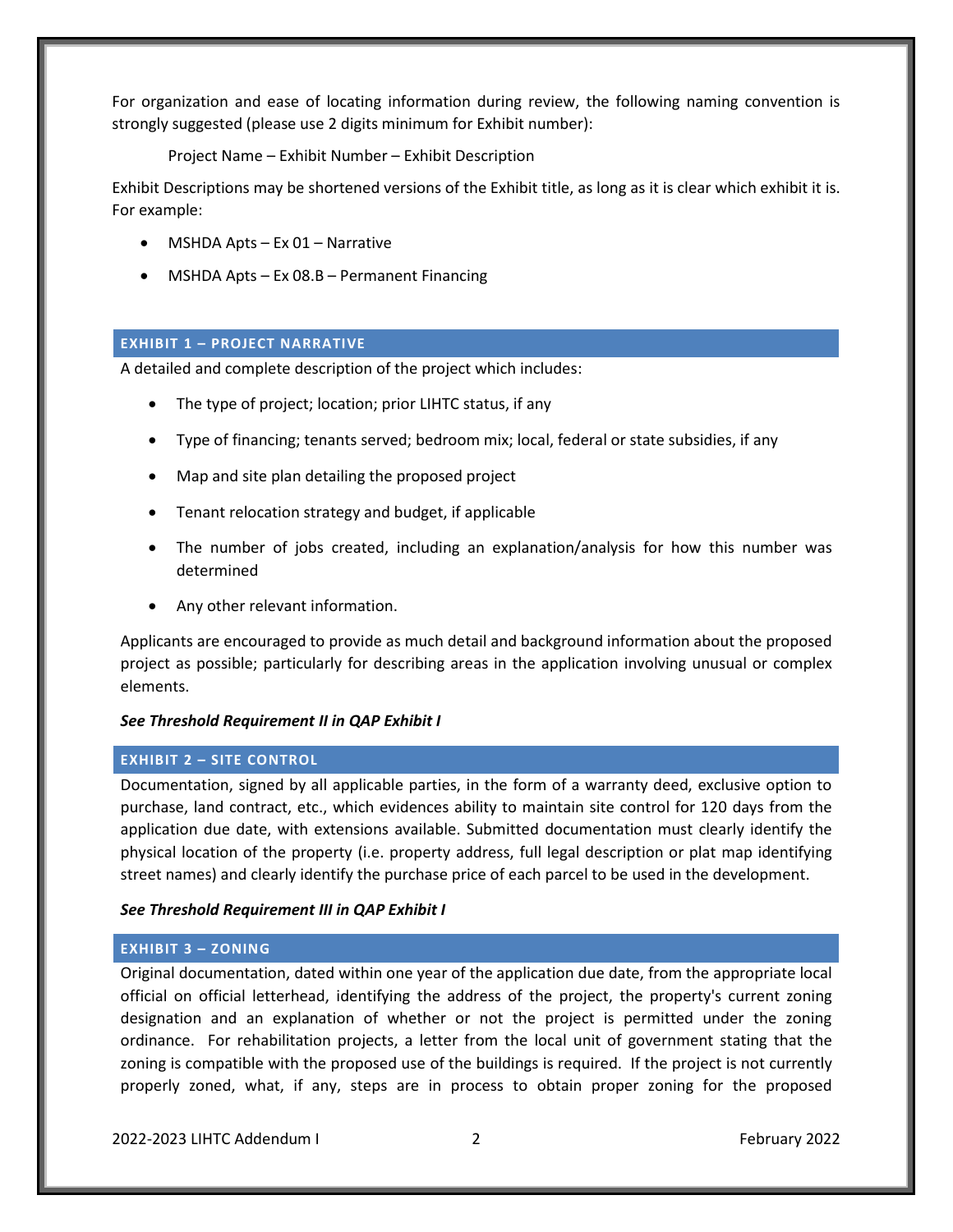development. The documentation must include a timetable for re-zoning.

#### *See Threshold Requirement IV in QAP Exhibit I*

#### **EXHIBIT 4 – UTILITIES**

#### EXHIBIT 4A – SITE UTILITY AVAILABILITY

Original documentation, dated within one year of the application due date, from the local unit of government and/or local utility companies on their letterhead regarding utility availability and adequacy to serve the site, including whether such is currently available or will be available.

#### *See Threshold Requirement V in QAP Exhibit I*

#### EXHIBIT 4B – UTILITY ALLOWANCE DOCUMENTATION

To demonstrate the accuracy of the utility allowance figures shown in the application, the following information must be submitted for all projects:

- A definitive statement indicating the method that is being used for calculating the utility allowances shown in the application based on the specific project type being proposed.
- Documentation (RHS/HUD Utility Chart, PHA Rate Sheet, Utility Company Estimate, HUD Utility Model Calculation, or the agency approved Utility Allowances through the Actual Consumption Method for existing LIHTC properties already using this method) showing how the specific utility allowances for the units are being calculated. All rate sheets, charts, or models should be accompanied by an explanation and/or a separate calculation showing how the utility allowances in the application were derived based on the documentation that is submitted.

#### *See LIHTC Allocation Policy #13 in Tab W*

#### **EXHIBIT 5 – MARKET DATA**

A copy of the completed market study dated within 6 months of the application deadline.

#### *See Threshold Requirement VI in QAP Exhibit I & Tab C of MSHDA's Combined Application*

#### **EXHIBIT 6 – ENVIRONMENTAL ASSESSMENT**

A Phase I Environmental Site Assessment done to current ASTM 1527 standards and MSHDA Environmental Review Requirements (Tab D) is required. The Phase I ESA must be dated within 6 months of application submission. Note that the Phase I ESA may be require updating or renewing later on, nearer the closing date, to meet federal and state liability requirements. To meet submission requirements, an unsecured PDF version of the Phase I ESA, and any other environmental reports being submitted for consideration, should be included as part of the LIHTC application, and/or uploaded directly to the MSHDA Environmental Sharepoint by the project's environmental consultant.

Also note, that for all projects requesting funding (i.e., PBV or 811-vouchers from MSHDA), a NEPA and/or 811-voucher compliance report will need to be completed at a later date. A firm listed in the 'Group B' section of MSHDA's pre-qualified consultant list is required to perform these reports.

2022-2023 LIHTC Addendum I 3 February 2022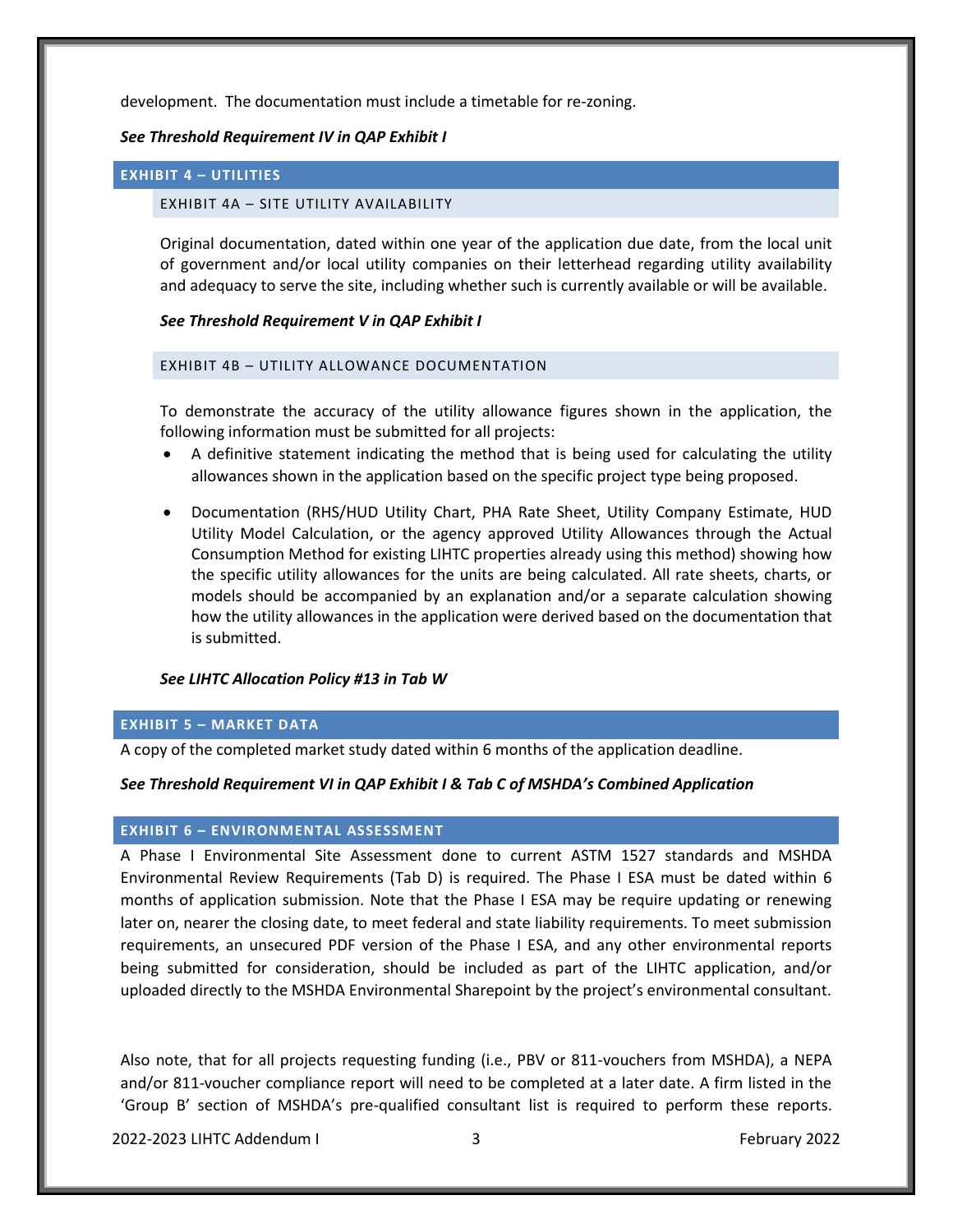Reports required for federal funding, such as NEPA checklists and 811-voucher reports, are not required at the time of application but are required prior to board approval/initial closing. A full copy of the most recent MSHDA Environmental Review Requirements document can be found on the Environmental Review section of the MSHDA website. Applicants are encouraged to read and understand this document. A list of MSHDA pre-qualified consultants is also included in that document.

Additionally, if submitting a 4/9 twin or split development, the Phase I ESA must be submitted for each phase at the date of the 9% funding round deadline.

#### *See Threshold Requirement VII in QAP Exhibit I & Tab D of MSHDA's Combined Application*

# **EXHIBIT 7 – TITLE INSURANCE COMMITMENT**

All projects are required, at the time of application, to submit a title insurance commitment dated within six months of the application due date, which sets forth all encumbrances on the property, together with copies of such encumbrances. Additionally, projects must also submit the Property Identification form found within the LIHTC Program Application to accompany the title insurance documentation.

For projects located on federally recognized American Indian Reservation, an attorney's opinion letter regarding the chain of title and land control may be accepted in lieu of the title insurance commitment.

Applicants must assure that the owner of record and the party to be insured along with the legal description(s) of the property identified in the commitment properly match up with the site control documents submitted in Exhibit 2 and that the title insurance agent signs the commitment.

#### *See Threshold Requirement VIII in QAP Exhibit I*

# **EXHIBIT 8 – FINANCING**

All projects will be required to leverage a reasonable amount of financing sources, in addition to the LIHTC being requested, based on what each project can support. Applicants should not plan on using solely LIHTC equity financing.

For Exhibits 8A through 8E, duplication of information is not necessary. All sources of funding that will be used in the project must be included in the LIHTC Program Application. All sources of financing demonstrated in exhibits 8A through 8E must be in the form of a firm commitment dated within 30 days of the application due date.

If a project is proposing to utilize the average income minimum set-aside election, all lenders should submit acknowledgement and approval of that election.

NOTE: For LIHTC applications that are proposing to apply for other funding sources that are only available as part of a funding round held by another entity, Applicants should refer to Section IX in QAP Exhibit I for submission requirements both at the time of application and prior to receipt of an award of LIHTC.

#### *See Threshold Requirement IX in QAP Exhibit I*

EXHIBIT 8A – CONSTRUCTION FINANCING

2022-2023 LIHTC Addendum I 4 February 2022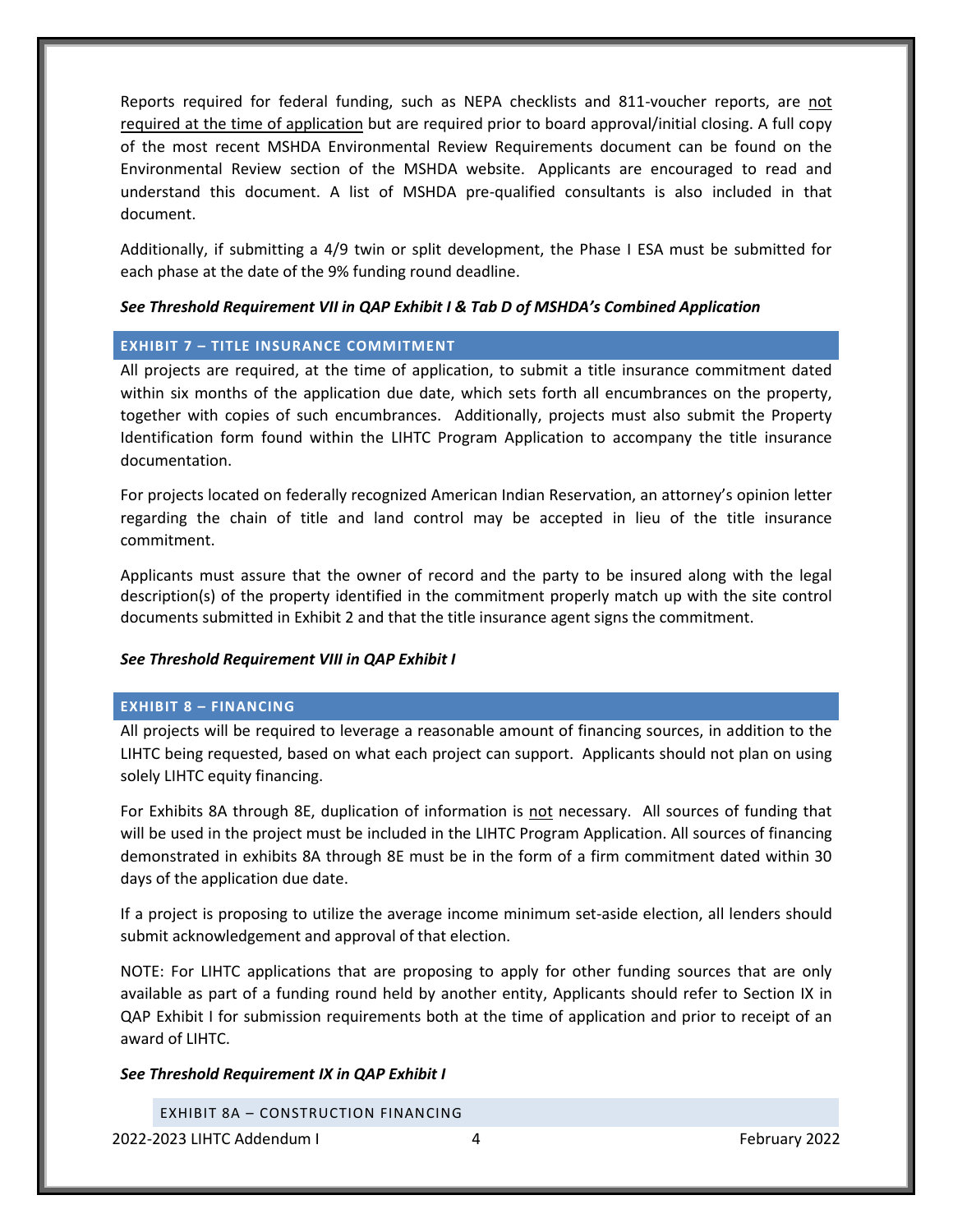Letter from the construction lender on letterhead evidencing that an application for financing has been submitted and showing that the application is under serious consideration.

All documentation must include mortgage amount, interest rate, term of loan, guarantors, and the terms of any loan guarantee (if applicable).

# EXHIBIT 8B – PERMANENT FINANCING

Evidence of submission of application to mortgage lender:

- RHS project An original letter signed by an official of RHS confirming that the financing application has been submitted.
- Conventional financing documentation from the lender(s) stating that a formal application for permanent financing has been submitted and is under serious consideration.
- MSHDA financed project evidence that the project has passed initial determination.

All documentation must include mortgage amount, interest rate, term of loan, and the terms of any loan guarantee (if applicable).

#### EXHIBIT 8C –CONFIRMATION OF SECONDARY FINANCING - IF APPLICABLE

Proposals which rely on some form of secondary financing to achieve feasibility must be accompanied by a detailed explanation and a confirmation from the source of that secondary financing that the additional funds have been applied for and are (or are expected to be) available.

#### EXHIBIT 8D – FEDERAL, STATE OR LOCAL GOVERNMENT FINANCING

Original letter from local unit of government stating that application has been submitted and amount of request, terms and interest rate.

If the proposed project is going to use Federal Historic Credit or MEDC Community Revitalization Program funding, documentation indicating that the appropriate entity (either SHPO or MEDC) has received either Part I of the required application for the proposed project (for Historic Credit) or that it has received a pre-application (for MEDC CRP funds) must be submitted.

#### EXHIBIT 8E – GRANTS/OTHER SUBSIDIES

Original letter from proposed grantor stating that application has been submitted and amount of request.

# **EXHIBIT 9 – EXISTING PROJECT FINANCING**

- Copy of existing mortgage(s), if assumption, as well as a letter from the current lender acknowledging the ability for the proposed owner to assume the loan
- For acquisition/rehabilitation projects of existing low-income units financed by HUD, RHS, or MSHDA, a statement from the Applicant of the requirements for obtaining approval of the **transfer of physical assets** and how the Applicant intends to meet the requirements consistent with the LIHTC timetables must accompany the tax credit application.

2022-2023 LIHTC Addendum I 5 February 2022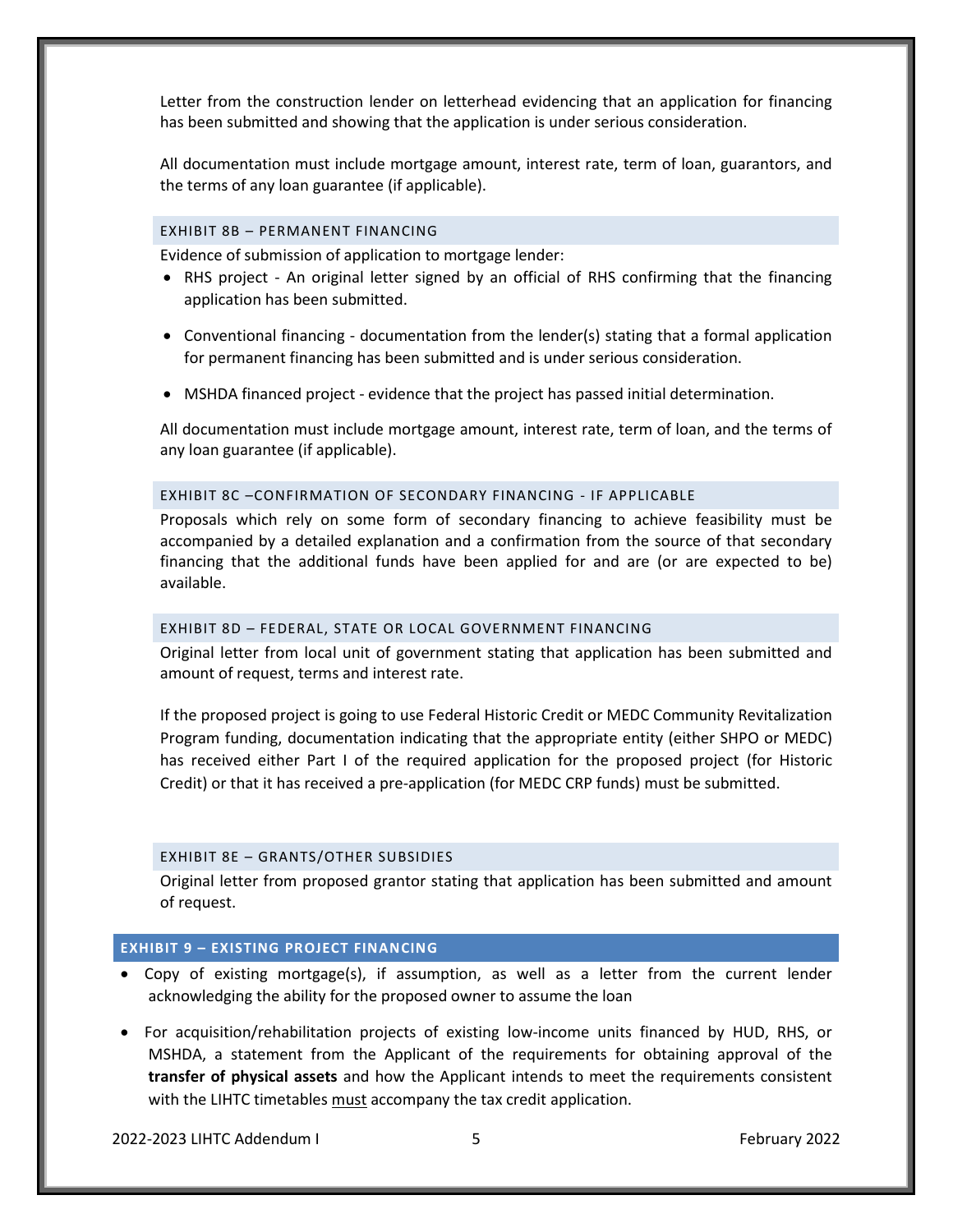• In the case of an existing loan exceeding the purchase price, documentation from the current lender allowing a lesser payment or an alternative repayment strategy will need to be provided.

# *See Threshold Requirement X in QAP Exhibit I*

#### **EXHIBIT 10 – EQUITY INVESTOR LETTER**

At the time of application, all Applicants must submit an equity investor letter from the proposed syndicator or investor. The letter must include the following:

- The amount, price, and terms of the investment;
- The planned equity pay-in schedule;
- Investment underwriting and financial forecast pages compiled by investor (sources and uses of funds, development budget, draw schedules, rental income and operating expenses, cash flow analysis, lease-up schedule, tax credit analysis, capital account analysis, etc.);
- Certification that investor has conducted financial review of development team, including identification of which entities and/or individuals will be providing guarantees;
- Clear statement of any conditions for investment that need to be met;
- Approval of the minimum set-aside election, if proposing to utilize income averaging
- Approval of any underwriting assumptions that deviate from Tab O. of MSHDA's Combined Application.

Projects that fail to include one or more of the above items may be determined ineligible for funding.

# *See Threshold Requirement XI in QAP Exhibit I*

# **EXHIBIT 11 – GREEN POLICY**

Evidence of the incorporation into the project of one of the four green standards set forth in the Green Policy. Completion of the certification is required to meet both the threshold requirement and to obtain points.

# *See Tab M, Threshold Requirement XII in QAP Exhibit I, and Scoring Criteria – Section B, #8.*

# **EXHIBIT 12 – DEVELOPMENT TEAM CAPACITY**

# EXHIBIT 12A – OWNER EXPERIENCE

MUST COMPLETE OWNER/GENERAL PARTNER EXPERIENCE FORM PROVIDED IN TAB L OF THE MSHDA COMBINED APPLICATION **AND CERTIFY** (USING THE ACCOMPANYING CERTIFICATION FOUND IN ADDENDUM I) that the projects for which it is requesting points have maintained a positive operating cash flow from typical residential income alone and have funded reserves in accordance with the partnership or operating agreement and any applicable loan documents for the year in which each development's last financial statement has been prepared. NOTE: The number of successful properties must be identified on the General Partner/Member Experience Certification to receive points. An authorized signer from the entity whose experience is being used for point purposes should sign this form.

2022-2023 LIHTC Addendum I 6 February 2022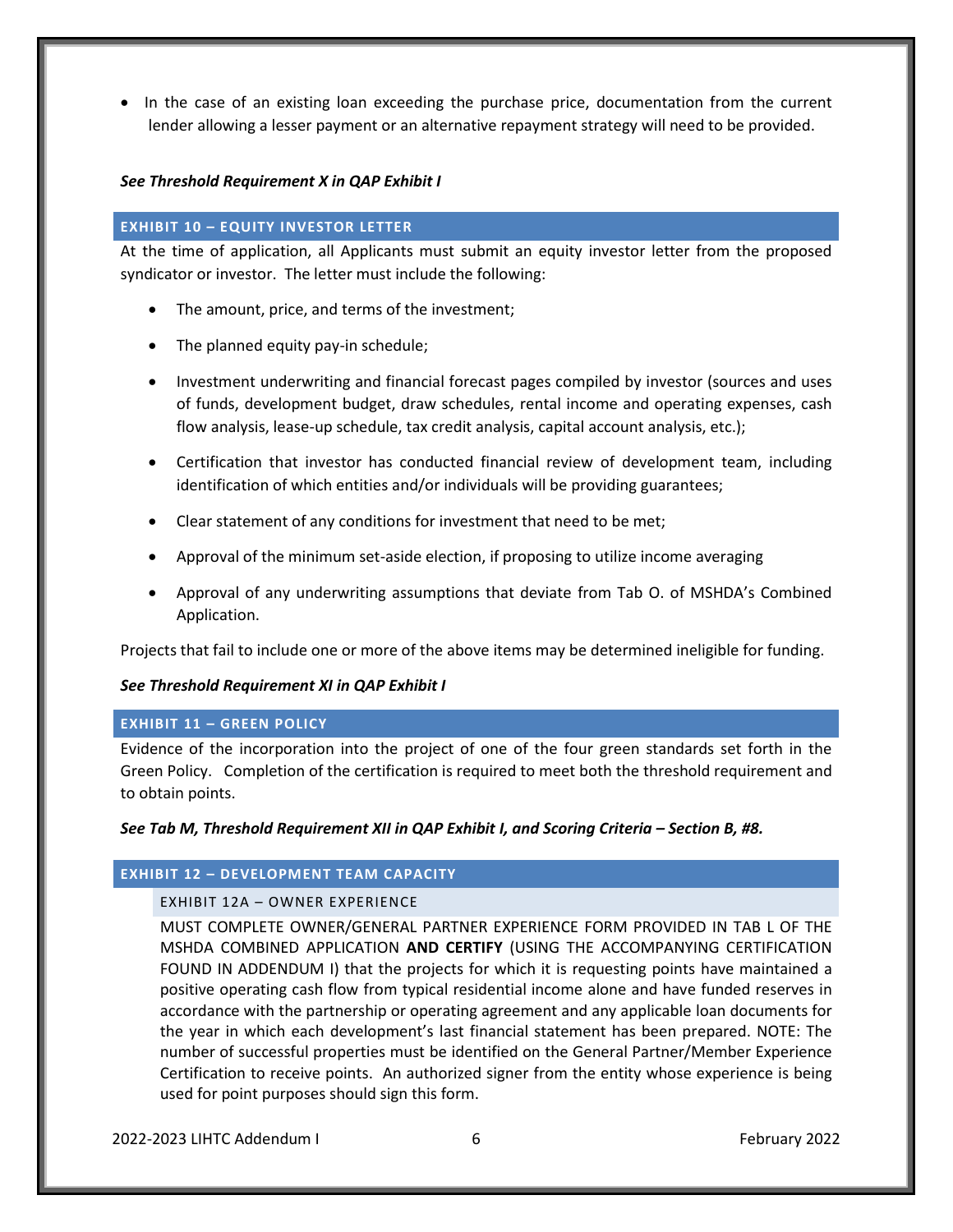An Applicant that has never completed a LIHTC development is also required to demonstrate that all other members of the development team (including the attorney, CPA, architect, LIHTC consultant, general contractor, management company, etc.) have successful prior experience working on LIHTC developments. Each member of the development team is required to provide an executed copy of the Development Team Information form.

# *See Threshold Requirement XIII in QAP Exhibit I & Scoring Criteria- Section C, #1*

#### EXHIBIT 12B – JOINT VENTURE AGREEMENT (IF APPLICABLE)

In the case of projects where there will be multiple general partners or members as a part of the ownership structure, applicants **must** submit a joint venture (or similar) agreement. This must be a fully executed agreement between the parties, specifically calling out (at minimum) the roles and responsibilities of each partner/entity, the length of time each partner/entity will remain a part of the ownership entity, as well as the amount of developer fee each will receive. Additionally, this agreement should include language that allows MSHDA the right to approve any changes to the ownership entity of the project.

#### *See Scoring Criteria – Section C, #1 (Partnerships Between Owners)*

# EXHIBIT 12C – SUCCESSFUL PARTNERSHIPS

Projects applying for points under scoring criteria C.2 must provide the inexperienced partner's letter describing their goals in the housing field, in addition to the Joint Venture agreement meeting MSHDA requirements in Exhibit 12B.

#### *See Scoring Criteria – Section C, #2*

#### EXHIBIT 12D – MANAGEMENT ENTITY EXPERIENCE

MUST COMPLETE MANAGEMENT EXPERIENCE FORM PROVIDED IN TAB L OF THE MSHDA COMBINED APPLICATION.

#### *See Threshold Requirement XIII in QAP Exhibit I & Scoring Criteria- Section C, #3*

#### EXHIBIT 12E – FINANCIAL CAPACITY AND CREDITWORTHINESS

Financial Statements of contractors and all members of an ownership entity providing guarantees to the project must be submitted for all projects. The Financial Statements will need to clearly identify the current assets and current liabilities of the entity or individual. If an applicant is unable to satisfy the financial requirements outlined in LIHTC Allocation Policy #7, a letter from the LIHTC equity provider confirming its acceptance of the applicant's financial capacity may be submitted along with the submission of the required financial statements. *See LIHTC Allocation Policy #7 in Tab W & Threshold Requirement XIII in QAP Exhibit I*

# **EXHIBIT 13 – AFFIRMATIVE FAIR HOUSING MARKETING PLAN**

Submission of an Affirmative Fair Housing Marketing Plan consistent with MSHDA requirements.

2022-2023 LIHTC Addendum I 7 February 2022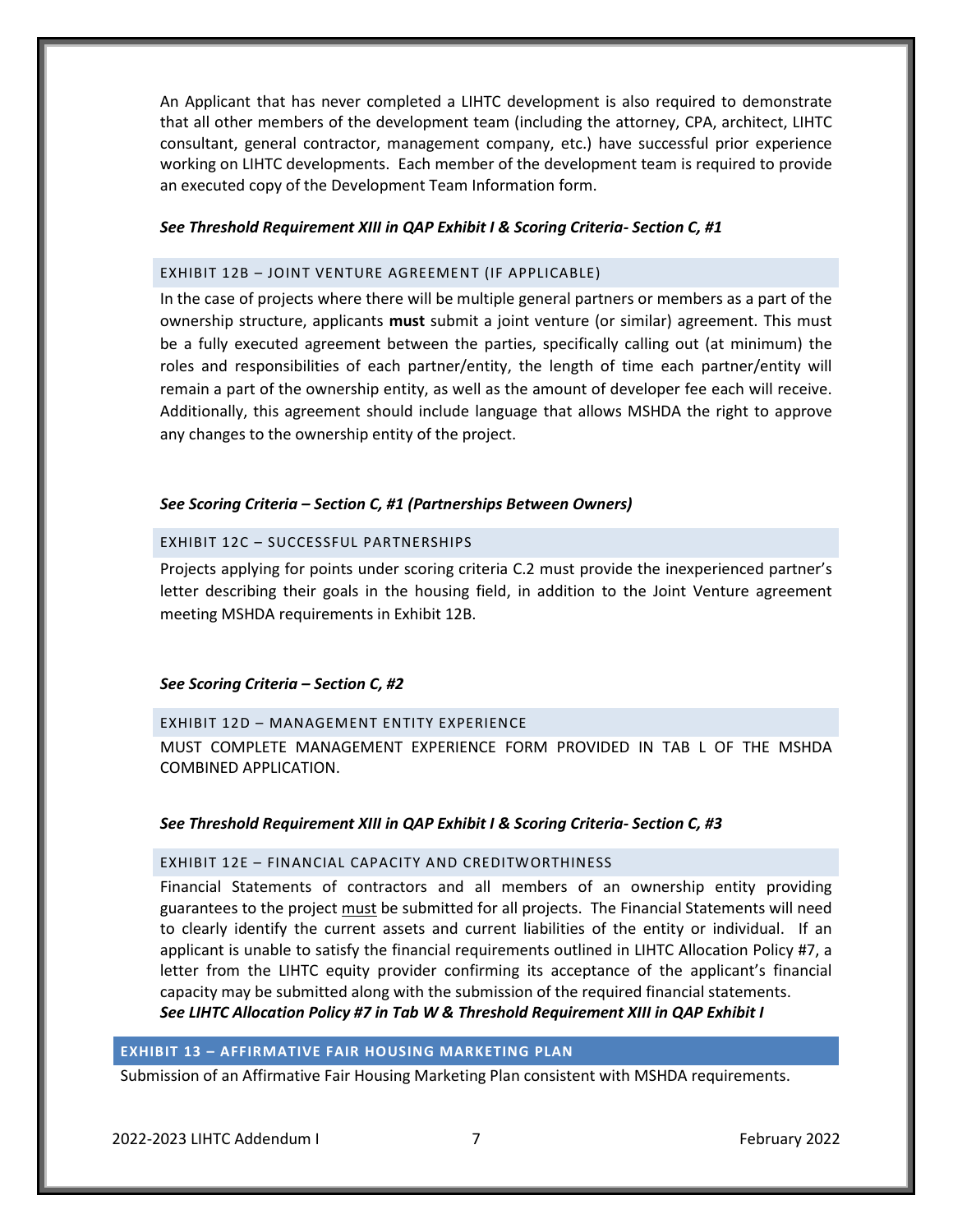# *See Tab P for AFHMP guidelines & Threshold Requirement XIV in QAP Exhibit I*

# **EXHIBIT 14 – OWNERSHIP ENTITY FORMATION**

Copy (dated within 30 days of application due date) of the certificate of limited partnership/articles of organization and any amendments on file with the LARA Corporations Division. Out-of-state entities must submit a copy of an endorsed application for certificate of authority to transact business or conduct affairs in Michigan, along with the supporting documentation submitted with the application.

# *See Threshold Requirement XV in QAP Exhibit I*

# **EXHIBIT 15 – TRADE PAYMENT BREAKDOWN**

A trade payment breakdown signed by the owner and contractor must be submitted for all projects. Cost figures shown on the Trade Payment Breakdown should match figures submitted in the LIHTC Program Application.

# *See Threshold Requirement XXI in QAP Exhibit I*

# **EXHIBIT 16 – PHASED PROJECTS IN THE SAME BUILDING**

Developments that are proposing multiple 9% LIHTC phases within the same building will be required to present a plan of financing in the event that only one of the phases is in a position to be funded in the 9% LIHTC funding round. Developments will be required to show a solid plan to avoid the situation where 9% credits are allocated to a phase of a building that cannot begin construction until other financing is secured or a 9% credit award can be obtained on the other phase(s) of the building. If the plan is dependent on all phases receiving 9% LIHTC funding in the same funding round, then singular phases will only be eligible for 9% LIHTC if all phases are in a position to be funded in the funding round. The plan cannot be dependent on any phases receiving a 9% LIHTC award in future funding rounds. If, in MSHDA's sole discretion, a solid and realistic plan is not presented, the development will not be eligible for a 9% LIHTC award.

Please note that this section only pertains to phased projects that are located in the same building and does not pertain to phased developments that are spread out over a particular site.

# *See Threshold Requirement XXIII in QAP Exhibit I*

# **EXHIBIT 17 – PROXIMITY TO TRANSPORTATION**

If applying for points in Section A.1 of the Scoring Criteria, applicants must *demonstrate* with a letter from the public transportation provider or a clear indication of the location of the stop on the transit provider's website, that the project is located within 1/4 of a mile from a public transportation stop (i.e. bus stop), or they are creating a public transportation stop within 1/4 of a mile. A map, including distances, should be provided clearly identifying the project and the location of the public transportation stop. A time schedule should also be provided showing the availability of the transportation source. Alternatively, a project could *demonstrate* that it will provide a form of transportation to the project that is comparable to or exceeding the service levels and scope of a typical fixed route public transportation system. A time schedule should be provided showing the availability of the transportation source.

2022-2023 LIHTC Addendum I 8 February 2022 Applicants may also *demonstrate* another form of transportation, which is not comparable to the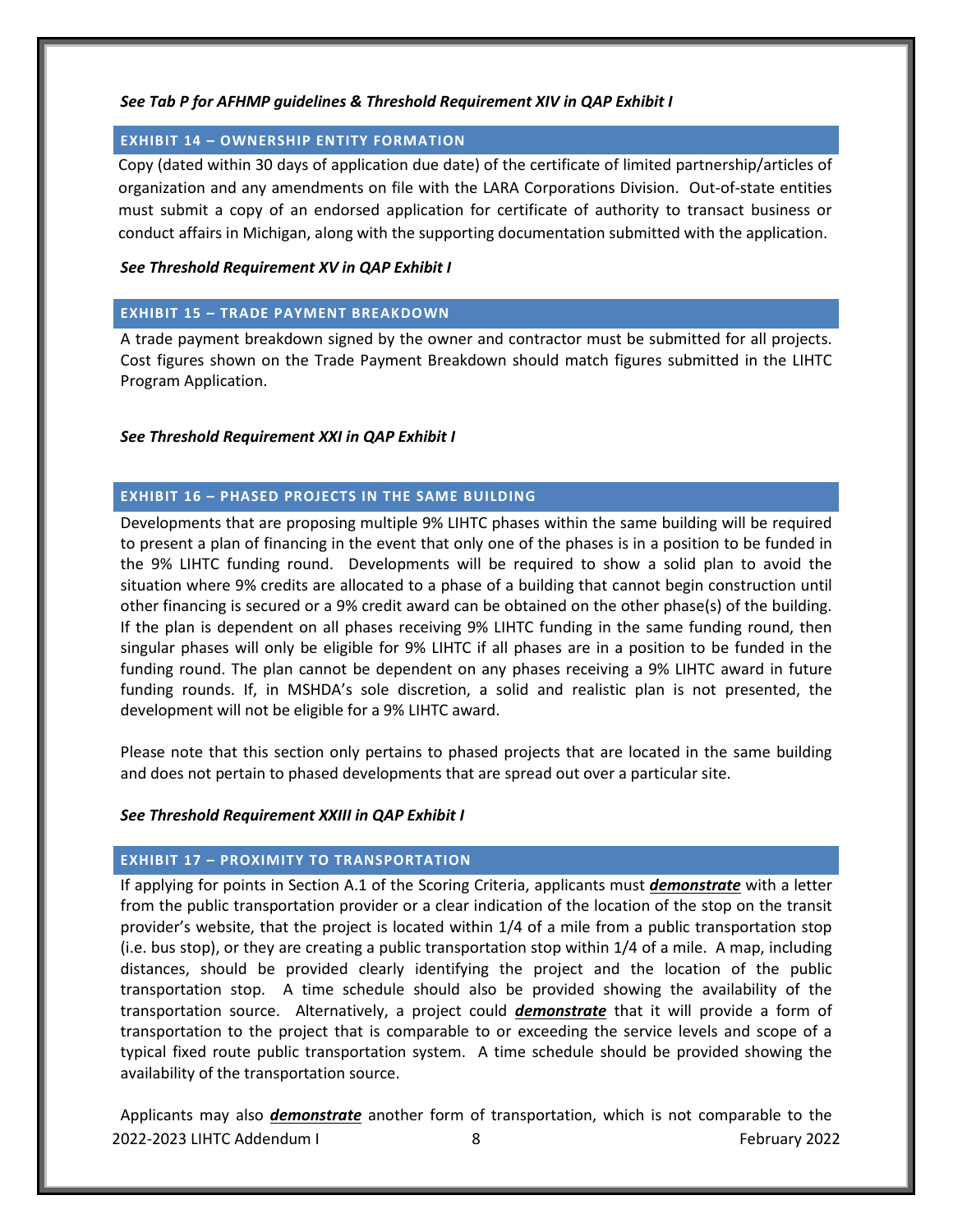service levels and scope of a typical fixed route public transportation system as noted above, for lesser points.

#### *See Scoring Criteria- Section A, #1*

#### **EXHIBIT 18 – PROXIMITY TO AMENITIES**

If applying for points in Section A.2 of the Scoring Criteria, applicants must demonstrate that the project is within the required distance from each amenity through submission of aerial maps that clearly highlight the location of the amenity, the type of amenity, and the distance from the project. Applicants should also submit photographs of each amenity and any other supportive documentation in order to clearly demonstrate that the amenities meet the requirements outlined in the 2022-2023 QAP for which points are being claimed.

#### *See Scoring Criteria- Section A, #2*

#### **EXHIBIT 19 – DEVELOPMENTS NEAR DOWNTOWNS OR CORRIDORS**

If applying for points in Section A.3 of the scoring criteria, print and include the Walk Score of a location within 1/3 mile that is eligible for points, along with a map showing the location's distance from the project site.

#### *See Scoring Criteria – Section A, #3*

#### **EXHIBIT 20 – EDUCATION, HEALTH AND WELL-BEING, AND ECONOMIC SECURITY**

If applying for points in Section A.4 of the Scoring Criteria, the Enterprise Opportunity 360 Report, found using the link below, displaying the State Percentile scores for each of the categories should be submitted. If the report is for a census tract other than the census tract in which the project is located, a map should be submitted demonstrating that the project is within 1/3 mile of the census tract that was used for the report.

<https://www.enterprisecommunity.org/opportunity360/measure>

*See Scoring Criteria- Section A, #4*

#### **EXHIBIT 21 – COMMUNITY REVITALIZATION PLAN AREA**

If applying for points in Section A.6 of the Scoring Criteria, the following must be submitted. **Please note** that the table included as Tab N of the MSHDA Combined Application is designed to assist applicants organize the investment data as detailed below.

> A signed letter or resolution from the local government, dated within 60-days of the application due date that identifies, supports and outlines the significance of the proposed project, and includes: Description of recent significant public and private investment in the area that has or is occurring proximate to the proposed project.

> If there is a Community Revitalization Plan for the area, the letter or Resolution must also (1) identify the Community Revitalization Plan for the area, (2) provide a link to

2022-2023 LIHTC Addendum I 9 February 2022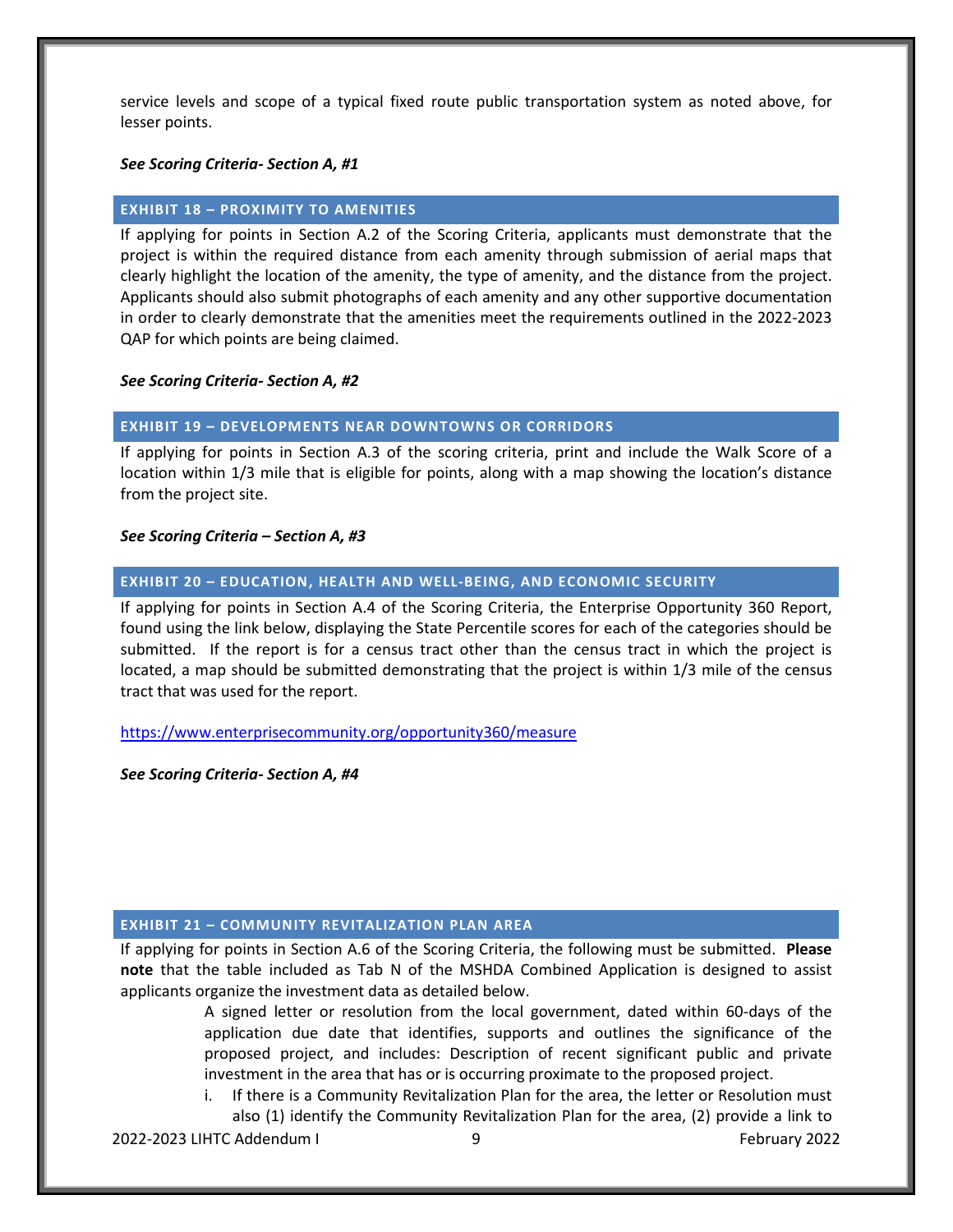the plan if not included in the application, (3) outline the goals of the plan, (4) define the specific boundaries of the target area, and (5) describe how the proposed project compliments the plan goals. For this purpose, a Community Revitalization Plan is defined as follows: A published document (approved and adopted by the local governing body by ordinance or resolution) that assesses the existing physical structures and infrastructure of the community and that targets specific geographic areas for residential developments. The plan should also contain detailed policy goals that include the redevelopment and production of affordable housing as well as the proposed timeline for achieving these goals. Additionally, the plan should explain municipal support to the particular area.

The letter from the local governmental body must clearly support the following:

- i. For projects located in a municipality with a population of less than or equal to 10,000 people, demonstration that there have been at least \$5 million in public and private investments within 1 mile of the project within the last 5 years as part of the plan to invest in the area. Further, projects must demonstrate that there is at least \$1 million of total investment located within 1 mile of the project that is planned for the future.
- ii. For projects located in a municipality with a population between 10,001 and 25,000 people, demonstration that there have been at least \$20 million of total investment located within 1 mile of the project within the last 5 years and that \$10 million of the total investment is private investment. Projects must also demonstrate that there is at least \$3 million of total investment located within 1 mile of the project that is planned for the future.
- iii. For projects located in a municipality with a population between 25,001 and 50,000 people, demonstration that there have been at least \$40 million of total investment located within 1 mile of the project within the last 5 years and that \$20 million of the total investment is private investment. Projects must also demonstrate that there is at least \$6 million of total investment located within 1 mile of the project that is planned for the future.
- iv. For projects located in a municipality with a population over 50,000 people, demonstration that there have been at least \$50 million of total investment located within 1 mile of the project within the last 5 years and that \$25 million of the total investment is private investment. Projects must also demonstrate that there is at least \$10 million of total investment located within 1 mile of the project that is planned for the future.
- v. For purposes of this review, current investment means any investment that is under construction as of the date of the funding round deadline or which has been completed within five years of the funding round deadline. Future investment means any investment that is documented and planned to begin after the funding round deadline.

Projects do not need to provide additional documentation supporting the amount of investment at time of application; however, MSHDA reserves the right to verify the significant investment at time of award and may ask for supporting documentation at that time.

*See Scoring Criteria- Section A, #5 for specific requirements*

**EXHIBIT 22 – HOUSEHOLD OVERBURDENED AREA**

2022-2023 LIHTC Addendum I 10 February 2022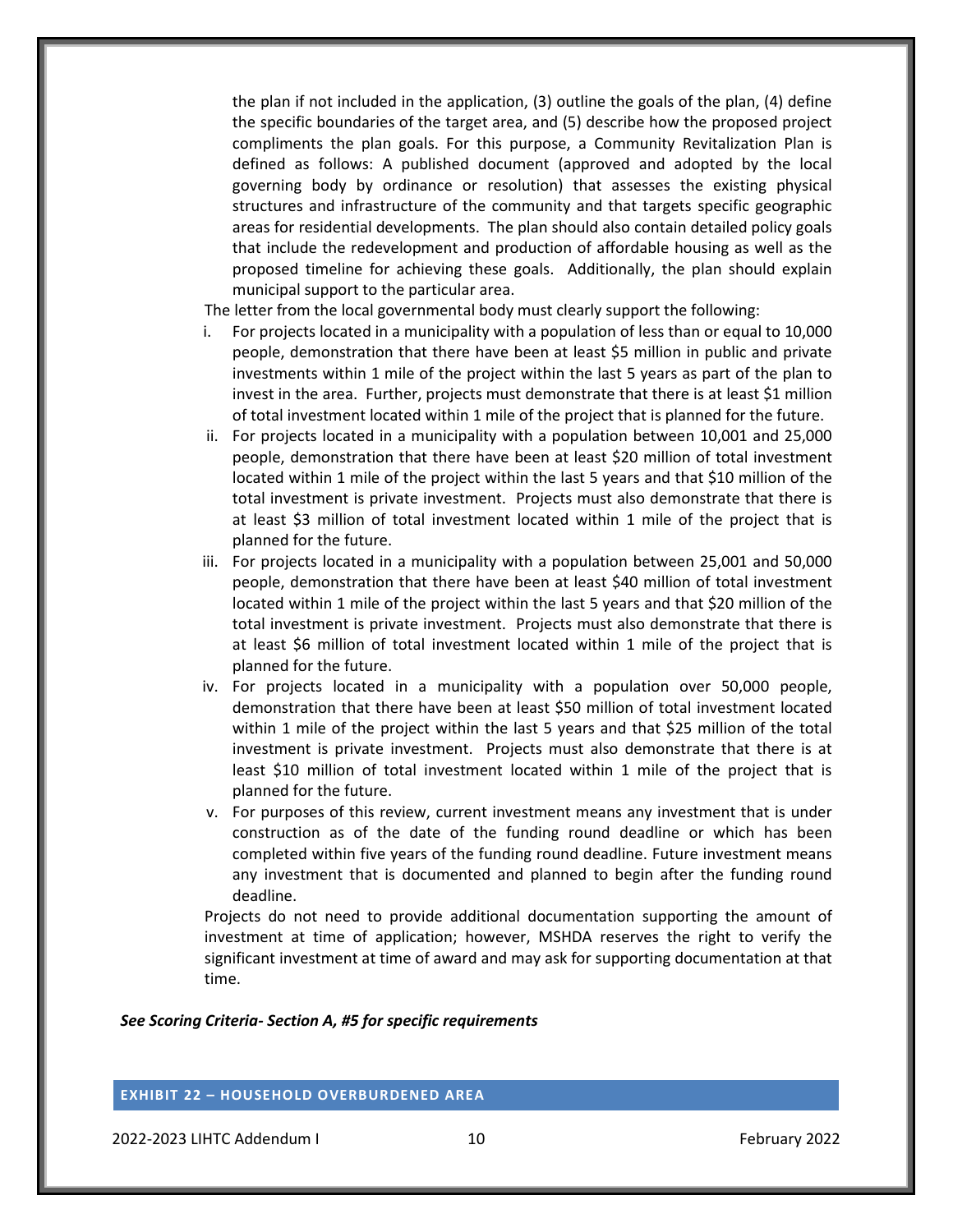If applying for points in Section A.6 of the Scoring Criteria, submit a map clearly indicating the location of the development as well as the distance to an alternate census tract, if applicable. A list of Household Overburdened Census Tracts may be found in Tab HH of MSHDA's Combined Application.

# *See Scoring Criteria- Section A, #6 for specific details*

# **EXHIBIT 23 – AFFORDABLE ASSISTED LIVING**

For projects applying for points in Section B.3 of the Scoring Criteria, submit the approval letter from the Affordable Assisted Living steering committee.

# *See Scoring Criteria- Section B, #1 for specific requirements*

# **EXHIBIT 24 - HISTORIC REHABILITATION PROJECTS**

If applying for points in Section B.3 of the Scoring Criteria, applicants must provide evidence that a Part I application has been submitted to the State Historic Preservation Office (SHPO) along with a confirmation letter from SHPO that the project is listed on the National or State Historic Register and is in the process of listing the property. The Applicant must also provide a certification that the rehabilitation will conform with the Secretary of Interior's Standards for Rehabilitation of a certified historic property.

# *See Scoring Criteria- Section B, #3*

# **EXHIBIT 25 – NATIVE AMERICAN HOUSING**

If applying for points in Section B.4 of the Scoring Criteria, the following must be provided.

- 1. A narrative demonstrating the project is sponsored by a federally recognized tribe, is within the jurisdiction and/or service area of that tribe or its Tribally Designated Housing Entity (TDHE), helps meet the Tribe's housing needs, and has set-aside at least the greater of 5 units or 15% of its total units for households with at least one tribal member or descendent.
- 2. A waiting list maintained by the Tribe or its Tribally Designated Housing Entity for prospective Tribal tenants that is equal to at least 12 months documenting the proposed project is located in an area with high need for affordable housing.
- 3. A map of the project location and of the jurisdiction and/or service area of that tribe or its Tribally Designated Housing Entity (TDHE).

# *See Scoring Criteria- Section B, #4*

# **EXHIBIT 26 – TENANT OWNERSHIP**

If applying for a point in Section B.6 of the Scoring Criteria, submission of a detailed tenant ownership plan that describes the terms of the right of first refusal, the determination of the sales price for each unit, and any continuing use or deed restrictions that will be imposed on the units by the seller following any transfer.

2022-2023 LIHTC Addendum I 11 February 2022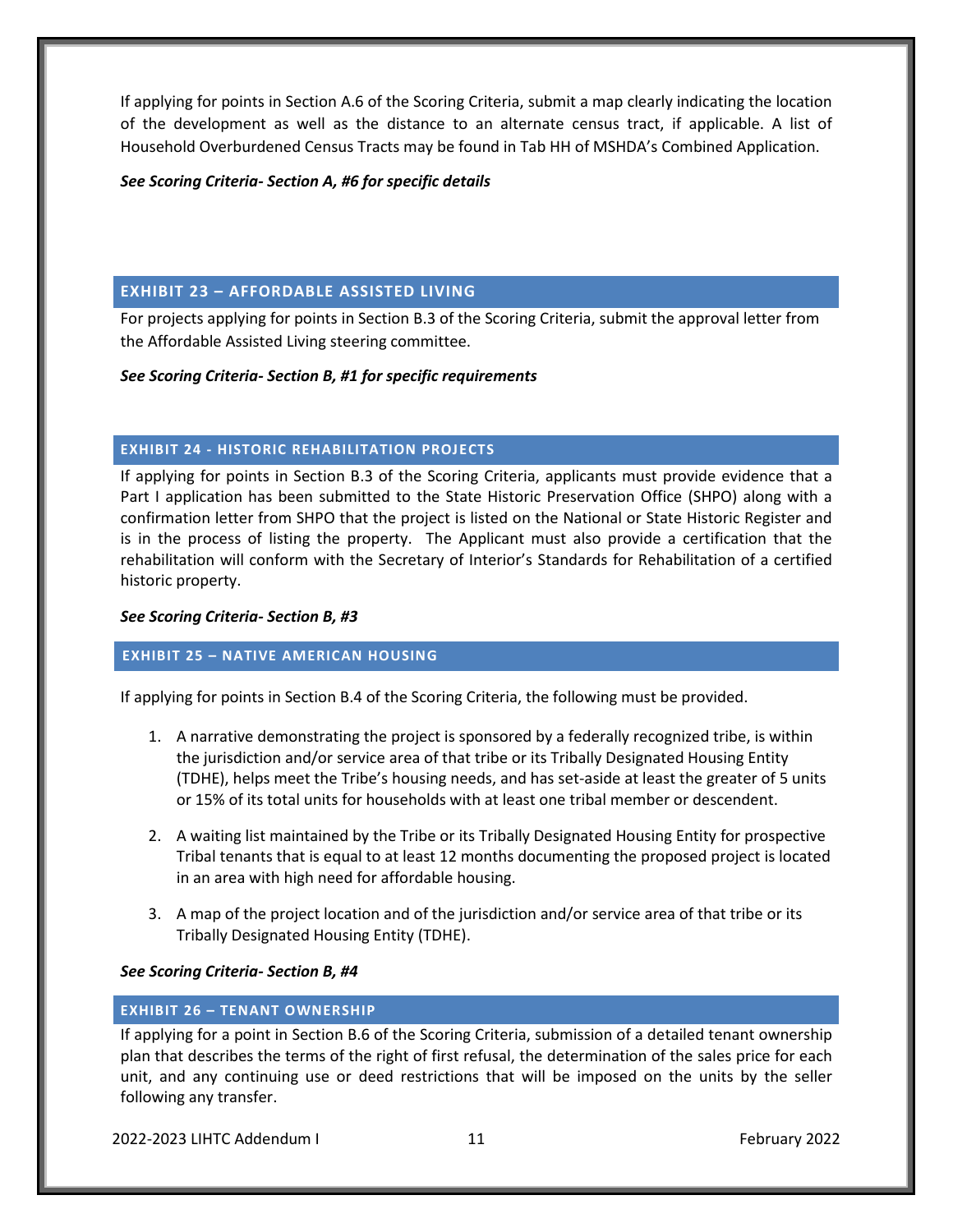#### *See LIHTC Policy Bulletin #5 in Tab W and Scoring Criteria – Section B, #6*

# **EXHIBIT 27 – TENANT SERVICES**

If applying for points in Section B.7 of the Scoring Criteria, submit a narrative and Memorandum of Understanding or letter of intent from the service provider that describes the Tenant Services that are being provided to tenants. This documentation should demonstrate that these services are being provided as a result of the project being developed and are not already available within 1 mile of the project, the frequency of the services provided, and should include wording that speaks to the tenants having the choice to participate in any of the offered or available services and that nonparticipation cannot be a factor in their lease or rental history.

# *See Scoring Criteria, Section B, #7 for more information.*

# **EXHIBIT 28 – SITE PLAN APPROVAL**

If applying for points in Section B.10 of the Scoring Criteria, a letter signed by the appropriate official of the local unit of government on its letterhead, dated within one year of the application due date, which identifies the project's name and address and states that final site plan approval has been granted; or, if site plan approval has been granted with contingencies, a statement in the letter indicating that the contingencies do not have to be approved by the municipal planning body, but may be approved at a staff level. (For rehabilitation projects, a letter from the local unit of government indicating that the relevant board or commission of the local unit of government has reviewed the proposal, including the level of rehabilitation work to be completed, the site, and that no further plan approvals are necessary.)

# *See Scoring Criteria – Section B, #10 for specific requirements*

# **EXHIBIT 29 – ARCHITECT'S CERTIFICATIONS**

#### EXHIBIT 29A – VERIFICATION OF USE OF MICHIGAN PRODUCTS

To demonstrate the use of products and goods that are manufactured by Michigan-based corporations and that are to be incorporated into the construction or rehabilitation of the proposed development, an Architects Certificate must be submitted.

#### *See Threshold Requirement XXII in QAP Exhibit I*

#### EXHIBIT 29B – VISITABLE UNITS

A certification signed by the applicant and the project architect confirming that the project will incorporate all of the visitability design features shown in Section B, #11 of the Scoring Criteria (if applicable for points).

*See Scoring Criteria- Section B, #11*

#### EXHIBIT 29C – BARRIER FREE UNITS

A certification signed by the applicant and the project architect confirming the number of units in the project that will be designed according to barrier free standards or designed to be fully adaptable to barrier free standards.

2022-2023 LIHTC Addendum I 12 February 2022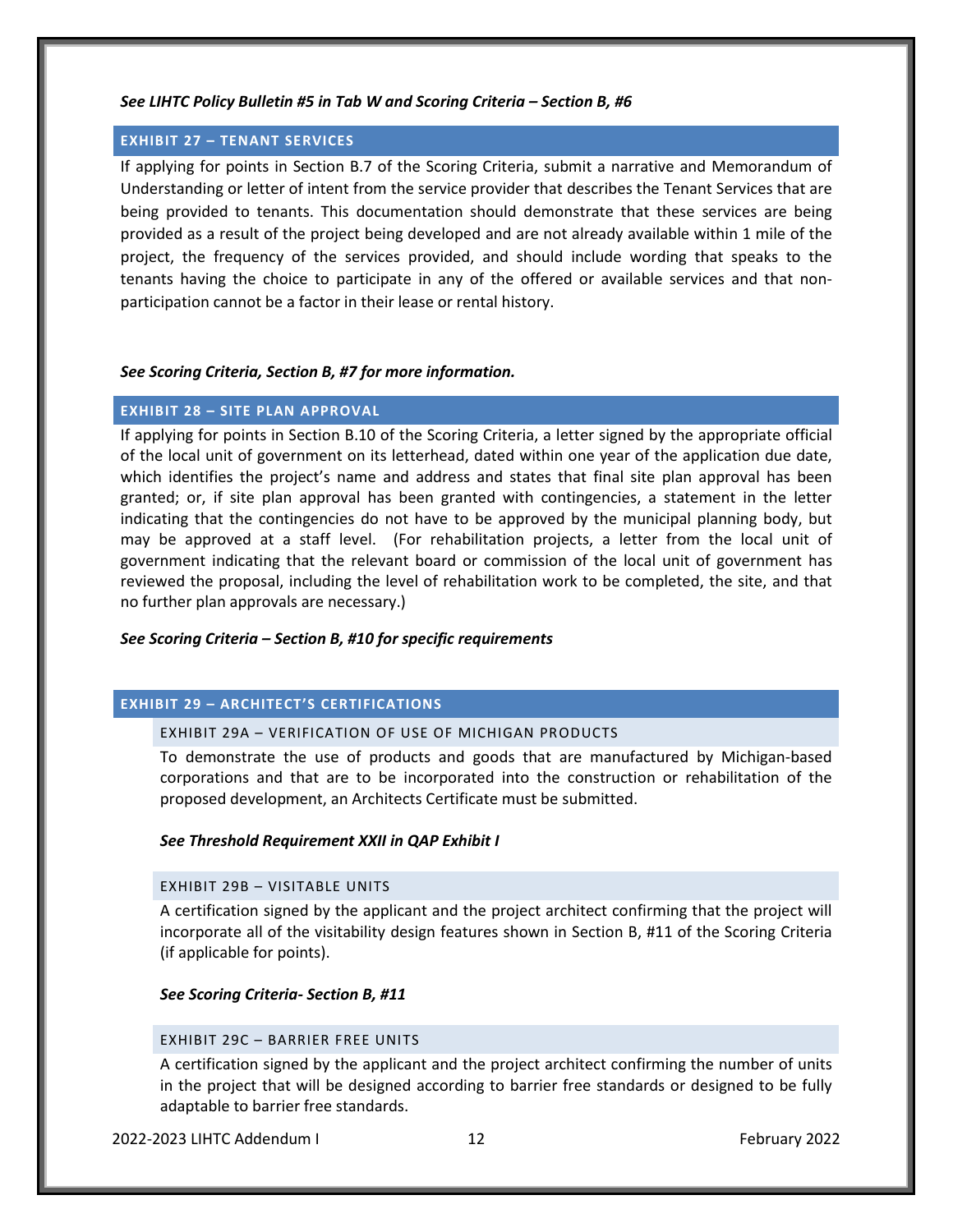#### *See Scoring Criteria – Section B, #12*

#### EXHIBIT 29D – TOTAL PROJECT SQUARE FOOTAGE

A certification signed by the applicant and project architect confirming the total amount of square footage in the project, excluding commercial space that is not a part of the housing project application being proposed. This should clearly tie to the total square footage listed in the LIHTC Application.

#### EXHIBIT 29E – ACCESSIBLE COMMUNITY SPACE

A certification signed by the applicant, project architect and builder/general contractor confirming the amount of accessible community space planned for the project.

#### *See Scoring Criteria – Section B, #13*

#### **EXHIBIT 30 – TAX ABATEMENT**

Certified copy of project-specific tax abatement ordinance or an area-wide tax abatement ordinance with a qualifying resolution and municipal services agreement (if applicable). All ordinances and/or qualifying resolutions must substantially follow the form of MSHDA's model tax abatement ordinance templates found [on MSHDA's website](http://www.michigan.gov/documents/mshda/mshda_li_ca_10_tab_a_model_tax_abatement_ordinances_442699_7.pdf) to be considered valid and eligible for points.

Additionally, MSHDA will consider awarding points for alternative tax incentive structures such as Tax Increment Financing (or other structures) that meet the intent of reducing the property tax burden and have a duration at least as long as is otherwise required under this section. Applicants with these alternative forms of tax incentives are encouraged to contact MSHDA staff prior to the funding round to determine whether the tax incentive structure will qualify for these points.

**Projects located on Tribal trust land where a real estate tax exemption exists:** Submission of the appropriate cooperation agreement that limits the property taxes charged.

**Proof of Local Taxation Rate (if no tax abatement) -** For acquisition/rehabilitation, including Preservation, the yearly summer and winter tax bills will meet this requirement.

#### *See Tab A and Scoring Criteria - Section B, #14, for specific filing requirements*

#### **EXHIBIT 31- PROJECT-BASED TENANT SUBSIDIES**

Documentation demonstrating the preservation of existing project-based subsidies or obtaining a new project-based tenant subsidy contract (other than MSHDA PBV). This documentation should include, at a minimum, the length of time for which the subsidies will be in place, the number of units receiving project-based tenant subsidies, and submission of the project subsidy contract that is currently in place or a firm commitment from the contract administrator.

If a project is not preserving or obtaining a project-based tenant subsidy contract but is instead establishing a reserve to fund rental subsidies for tenants at the development, it must provide information about the proposed reserve, including how the reserve was calculated, the length of time for which the reserve will be in place, the number of units receiving assistance, the household income,

2022-2023 LIHTC Addendum I 13 February 2022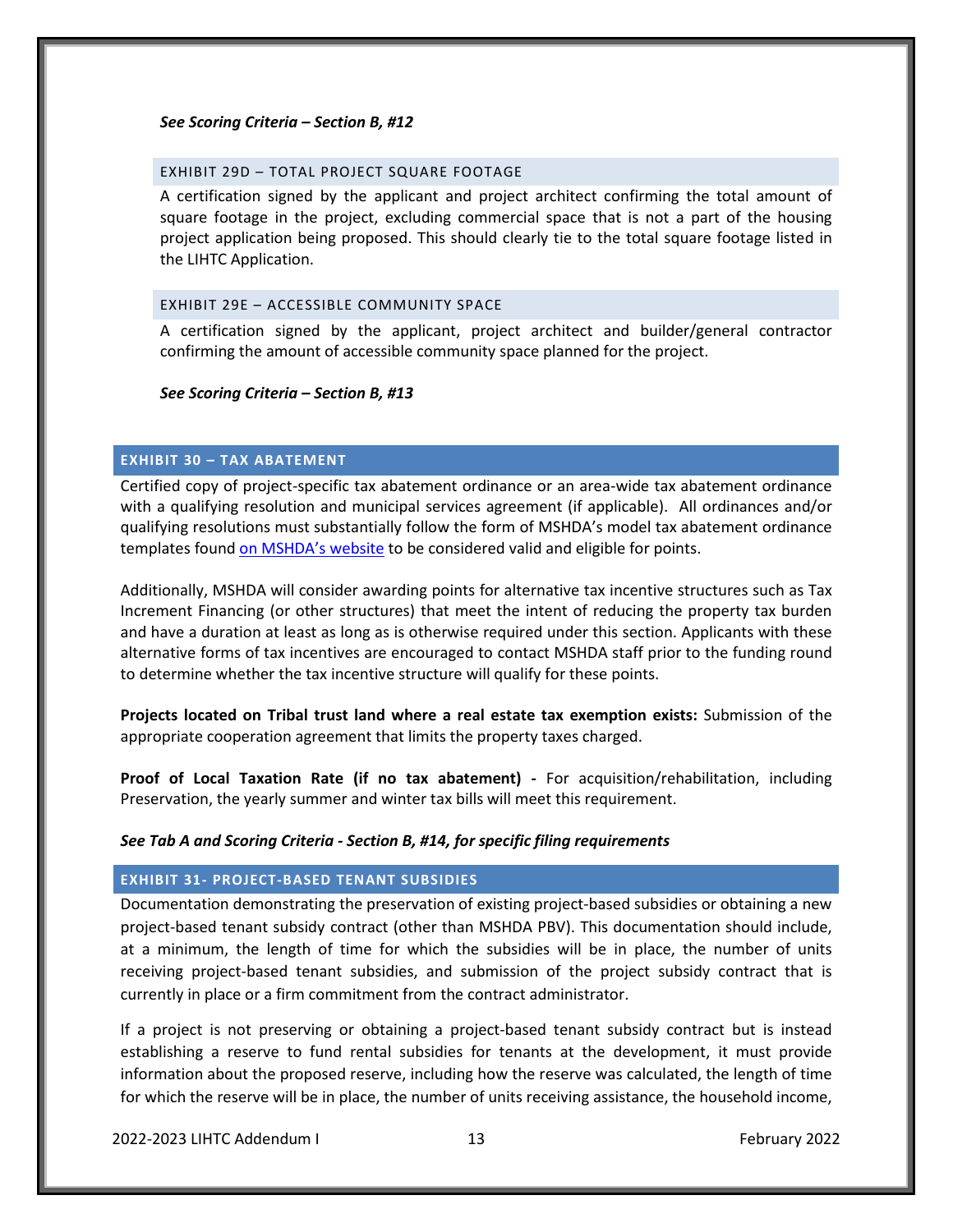payment standards, and the any other terms of the agreement. These will be reviewed by MSHDA on a case‐by‐case basis.

Documentation must demonstrate the subsidy remains in place for a minimum of 15 years and covers at least 5 units or 15% of the units, whichever is greater.

NOTE: Owner established sinking funds will not be eligible to count for points for this section.

*See Scoring Criteria – Section B, #15*

# **EXHIBIT 32 – USDA RD 515 OR PUBLIC HOUSING CONVERSIONS**

If applying for points under sections B.16 or B.17 of the Scoring Criteria, provide a narrative or documentation to demonstrate the property is a USDA RD 515 rehabilitation with rental assistance or is utilizing a public housing conversion program, respectively.

# *See Scoring Criteria – Sections B #16 and B #17*

# **EXHIBIT 33 – PERMANENT SUPPORTIVE HOUSING**

If applying under the Permanent Supportive Housing Category, submit the Addendum III application package and its required thresholds and any applicable items for points, in addition to all other required exhibits contained within this exhibit checklist that are needed to meet minimum threshold requirements, and complete Scoring Criteria – Section D.

# *See Addendum III & Scoring Criteria – Section D.*

# **EXHIBIT 34 – STRATEGIC INVESTMENT CATEGORY**

If applying for consideration under the Strategic Investment Category, the following items must be submitted in addition to any other applicable required exhibits contained in this exhibit checklist:

- A written narrative detailing very specifically the reasons why the project should be considered as part of the Strategic Investment Category. At a minimum, the narrative must include a discussion on the level of community impact (including economic and social impact), unique financing opportunities, job growth, coordination with other site amenities, coordination with an overall community revitalization effort, and any other relevant information.
- If applicable, evidence of a Neighborhood Plan adopted by the local unit of government that delineates target properties (new construction, rehabilitation, demolition, for example) and that explains how housing related amenities such as transportation and community services are or will be incorporated.
- If applicable, a narrative demonstrating that the project represents a new and strategic housing initiative that is not currently contemplated in the QAP. This should include background information on the new housing initiative, evidence of housing need for this particular initiative, and should outline how this project addresses that need.
- Evidence of significant tribal, local, municipal, state and/or federal funding commitment(s) not including housing tax credits – and any other unique sources of financing.

2022-2023 LIHTC Addendum I 14 February 2022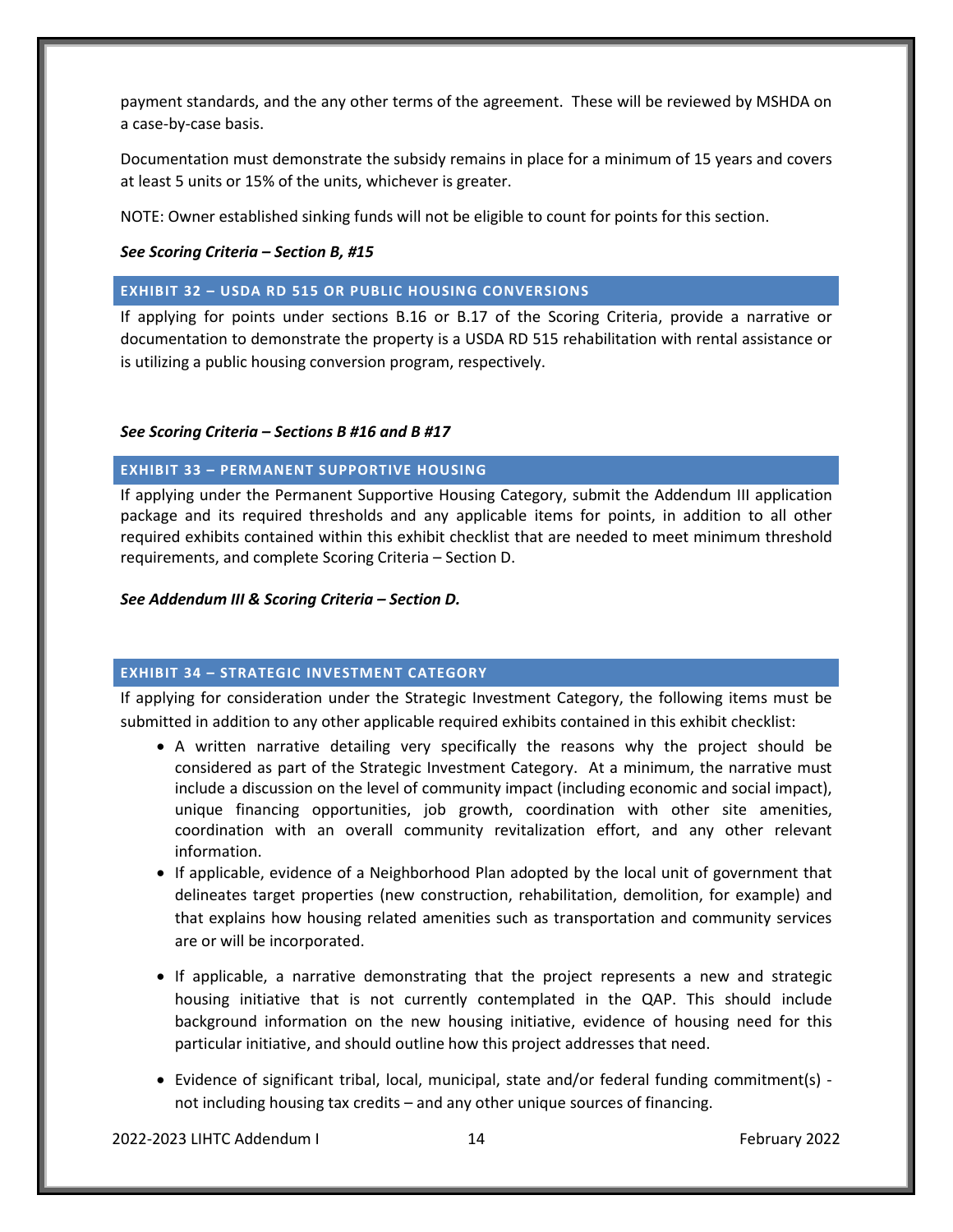- Evidence of substantial outside private investment, within the past two years and/or planned and committed in the following two years - not including investment in housing tax credits.
- Demonstration of proximity to job growth/new sources of employment

*See Requirements in QAP Exhibit III*

# **EXHIBIT 35 – NONPROFIT DOCUMENTATION**

The following are ALL required if applying under the tax-credit nonprofit set-aside.

- a) Documentation of Federal 501(c)(3) or (4) status from the IRS
- b) A certified copy of the Articles of Incorporation dated within 30 days of application due date
- c) A copy of the nonprofit's by-laws documenting one of its exempt purposes is the fostering of lowincome housing.
- d) An executed agreement between the sponsor and the non-profit if the project is a joint venture or co-ownership structure
- e) Current Certificate of Good Standing from LARA's Corporations Division dated within 30 days of application due date
- f) Proof of CHDO approval (if applicable)

**NOTE:** The nonprofit entity must be a managing member or general partner of the ownership entity and materially participate, as defined under federal law, in the acquisition, development, ownership, and ongoing operations of the property for the entire compliance period. Further, the nonprofit must not be affiliated with or controlled by any for-profit organization. (See IRC Section 42(h)(5)). No individuals or entities involved with or related to and potential for-profit participation in the development may be involved with or related to the creation or management of the nonprofit. MSHDA reserves the right to make a determination that the nonprofit owner is not affiliated with or controlled by a for-profit entity (other than a qualified corporation).

# **EXHIBIT 36 – PRESERVATION PROJECTS – AUDIT**

Provide a copy of the project's latest financial audit (required).

# *See Preservation Category Threshold Requirements in QAP Exhibit II*

# **EXHIBIT 37 – MSHDA PASS-THROUGH BOND FINANCING**

In addition to the above exhibits, the following exhibits 33A through 33G only need to be submitted if applying for Pass-Through Bond financing and 4% LIHTC from MSHDA:

# EXHIBIT 37A – CREDIT ENHANCEMENT

A description of the proposed credit enhancement and a statement as to the amount of taxexempt bonds (and taxable bonds, if appropriate) requested. The proposed credit enhancement may be in a form of an unconditional letter of credit, guaranty, bond or mortgage insurance, or other security as the Authority deems appropriate to assure the Authority that repayment of the bonds is reasonably secure.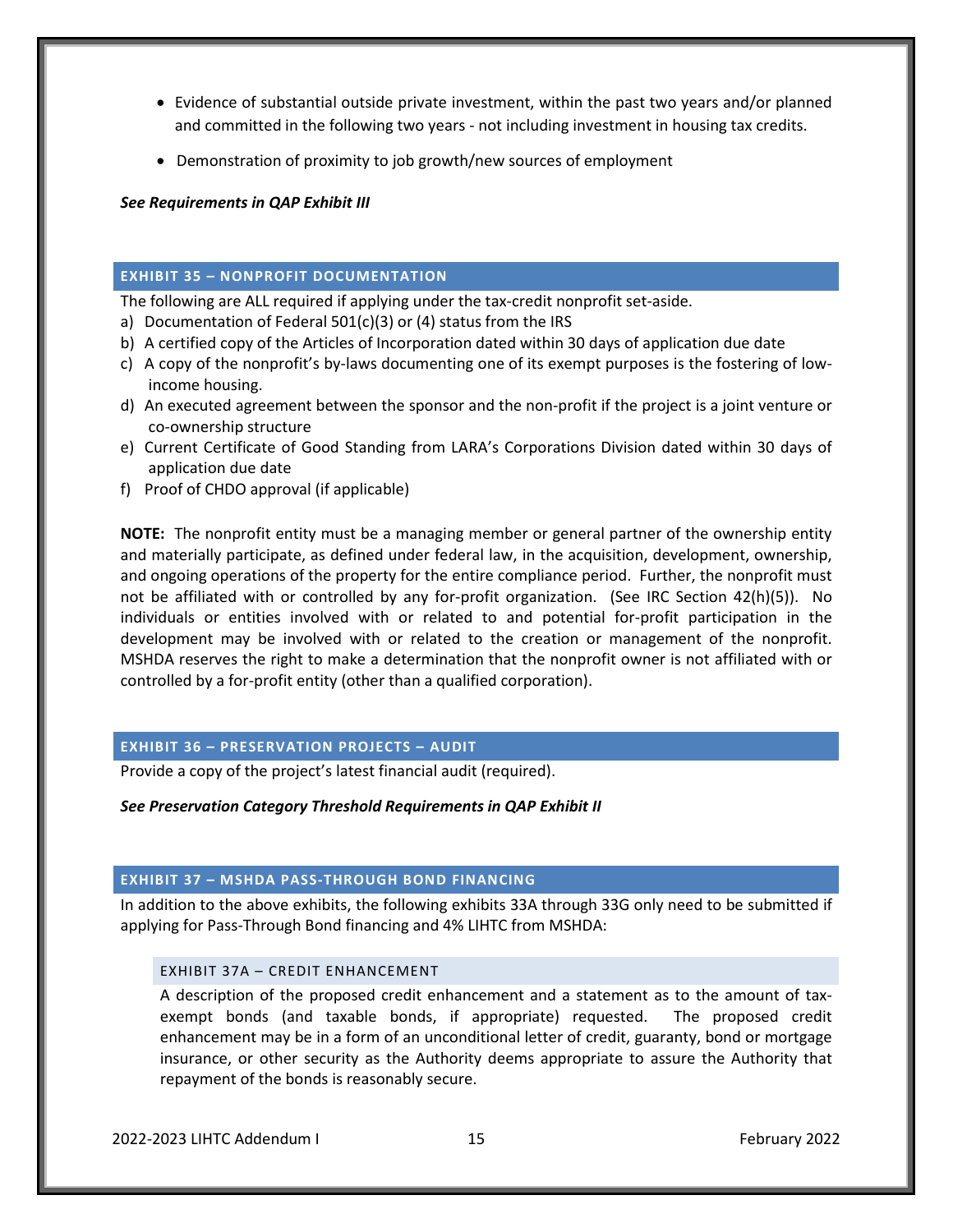#### EXHIBIT 37B – HUD LOAN COMMITMENT (IF APPLICABLE)

Submission of the HUD loan commitment and documents submitted in conjunction with the applicant's HUD loan approval.

#### EXHIBIT 37C – BOND COSTS AND PROFESSIONAL TEAM COSTS

An agreement to pay all costs of issuing the bonds and to compensate the professional team for the bond issue, including the underwriter, trustee, and bond counsel, at no cost to the Authority.

#### EXHIBIT 37D – FULL DEVELOPMENT TEAM IDENTIFICATION

Identification of the full development team, including the bond underwriter, bond trustee, bond counsel, equity partner and rating agency.

#### EXHIBIT 37E – PRELIMINARY EQUAL EMPLOYMENT OPPORTUNITY PLAN

Provide a copy of the project's Equal Opportunity Plan as outlined in Tab F of MSHDA's Combined Application.

#### *See TAB F of MSHDA's Combined Application*

#### EXHIBIT 37F – ACQUISITION/REHAB PROPOSALS

For proposals involving the acquisition and rehabilitation of existing property, substantiation that the rehabilitation expenditures will equal at least 15% of the bond proceeds used to acquire the building(s) and equipment.

Provide a copy of the project's latest financial audit (required).

#### EXHIBIT 37G – TENANT RELOCATION PLAN (IF APPLICABLE)

For projects that require relocation of existing tenants to complete the necessary rehabilitation, submission of an acceptable tenant relocation plan is required.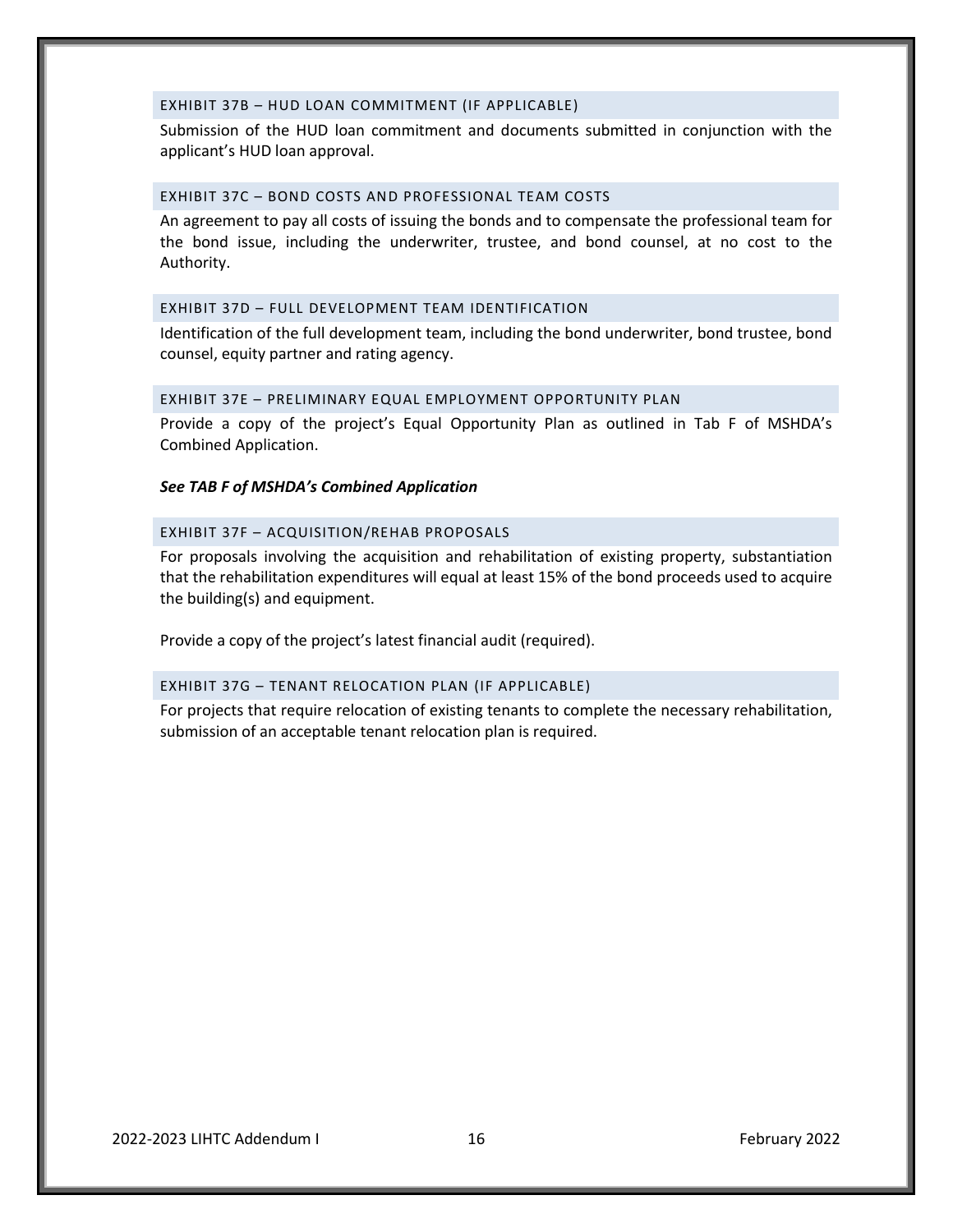Please include in Tab D

#### **CERTIFICATION TO APPLICATION – MANDATORY INITIAL APPLICATION**

The undersigned is responsible for ensuring that the project consists or will consist of a qualified low-income building or buildings as defined in Section 42 of the Internal Revenue Code of 1986, as amended, and will satisfy all applicable requirements of federal tax law in the acquisition, rehabilitation, or construction and operation of the project to receive the low-income housing tax credit.

The undersigned is responsible for the inclusion of green standards set forth in the Green Policy for which points were awarded or which are required to meet threshold requirements. These features must be included in the architectural plans as well as in the final completed project.

The undersigned is responsible for all calculations and figures relating to the determination of the eligible basis and qualified basis for any building or buildings and understands and agrees that the amount of credit reserved or allocated hereunder has been calculated pursuant to the representations made herein, and further, that all representations contained herein, whether with respect to costs or any other item, are considered material to the application. Additionally, the undersigned understands that the material inaccuracy of any of the information presented in any part of the application or accompanying exhibits may be grounds for application disqualification, negative points, disqualification of future applications, or any combination of the three at the sole judgment and discretion of MSHDA. The undersigned understands that it is their responsibility to report to MSHDA any inaccuracies or inconsistencies in any of the documents included immediately upon discovery.

The undersigned, on behalf of the ownership entity that will be the owner of the project agrees that the Owner will sign IRS form 8821, Tax Information Authorization, authorizing the Internal Revenue Service to provide the Michigan State Housing Development Authority with information pertaining to this project, if MSHDA should request the form from the Owner at any time.

The undersigned agrees that the Michigan State Housing Development Authority will at all times be held harmless against any losses, costs, damages, expenses, or liabilities whatsoever, of any kind, including but not limited to attorney fees, litigation costs, amounts paid in settlement, or any loss of whatsoever nature directly or indirectly resulting from, arising out of, or related to consideration, approval, disapproval, or acceptance of this request for tax credit.

The undersigned agrees to work with the Michigan State Housing Development Authority and its partners in order to collect and provide reliable data which will be used to review, research, and update future policy and program documents. This includes, but is not limited to, data about the development, development team, potential and future tenants, and other information as deemed necessary.

The Michigan State Housing Development Authority offers no advice, opinion, or guarantees that the applicant or the proposed project will ultimately qualify for or receive low-income housing tax credit.

Any Reservation or Carryover received as a result of filing this application shall not bind the Michigan State Housing Development Authority to issue a low-income housing tax credit.

An application fee in the amount of  $\zeta$  is enclosed. This fee represents the sum of  $\zeta$ 45 for each proposed lowincome unit, with a maximum of \$2,500.

| Owner:                                                                                                                                                                                                                         |  |
|--------------------------------------------------------------------------------------------------------------------------------------------------------------------------------------------------------------------------------|--|
| By: the contract of the contract of the contract of the contract of the contract of the contract of the contract of the contract of the contract of the contract of the contract of the contract of the contract of the contra |  |
|                                                                                                                                                                                                                                |  |
|                                                                                                                                                                                                                                |  |
|                                                                                                                                                                                                                                |  |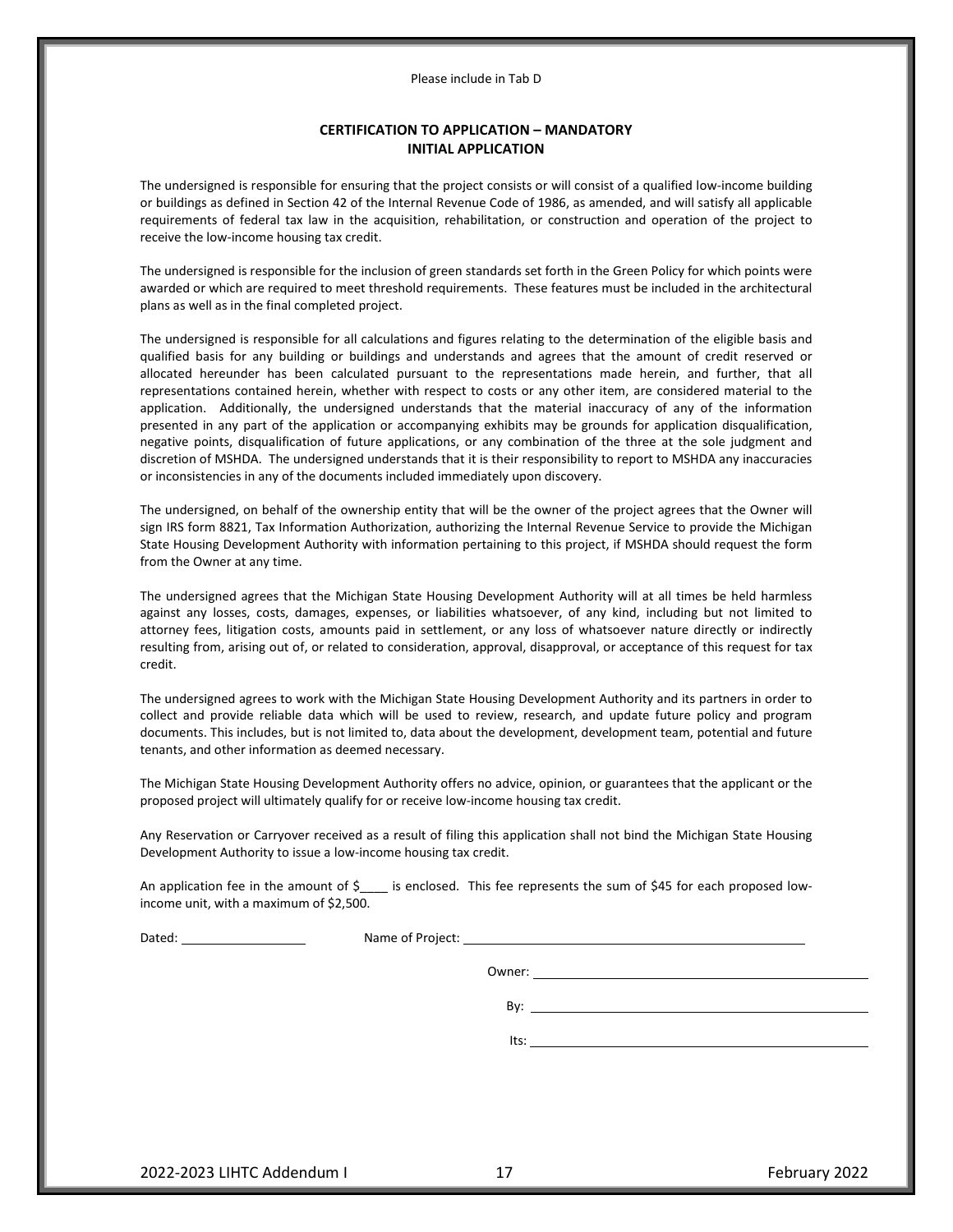Please include in Tab D

# **AGENCY POLICY ON CIVIL RIGHTS COMPLIANCE:**

The undersigned and any of its employees, agents or sub-contractors in doing business with the Michigan State Housing Development Authority (the "Authority") understands and agrees that it is the total responsibility of the owner/developer/borrower to adhere to and comply with all Federal Civil Rights legislation along with any required related codes and laws. Should the Authority not specify any specific requirements, such as design, it is none the less the owner's responsibility to be aware of and comply with all non-discrimination provisions relating to age, height, weight, marital status, race, color, religion, sex, handicap, familial status, national origin and any other classes protected in the State of Michigan. This includes, but is not limited to, design requirements for construction or rehabilitation, Equal Opportunity in regard to marketing and tenant selection and reasonable accommodation and modification for those tenants covered under such laws.

| the control of the control of the control of the control of the control of the control of                                                                                                                                            | Bv:  |
|--------------------------------------------------------------------------------------------------------------------------------------------------------------------------------------------------------------------------------------|------|
| <u>and the contract of the contract of the contract of the contract of the contract of the contract of the contract of the contract of the contract of the contract of the contract of the contract of the contract of the contr</u> | lts: |

Dated: Name of Project: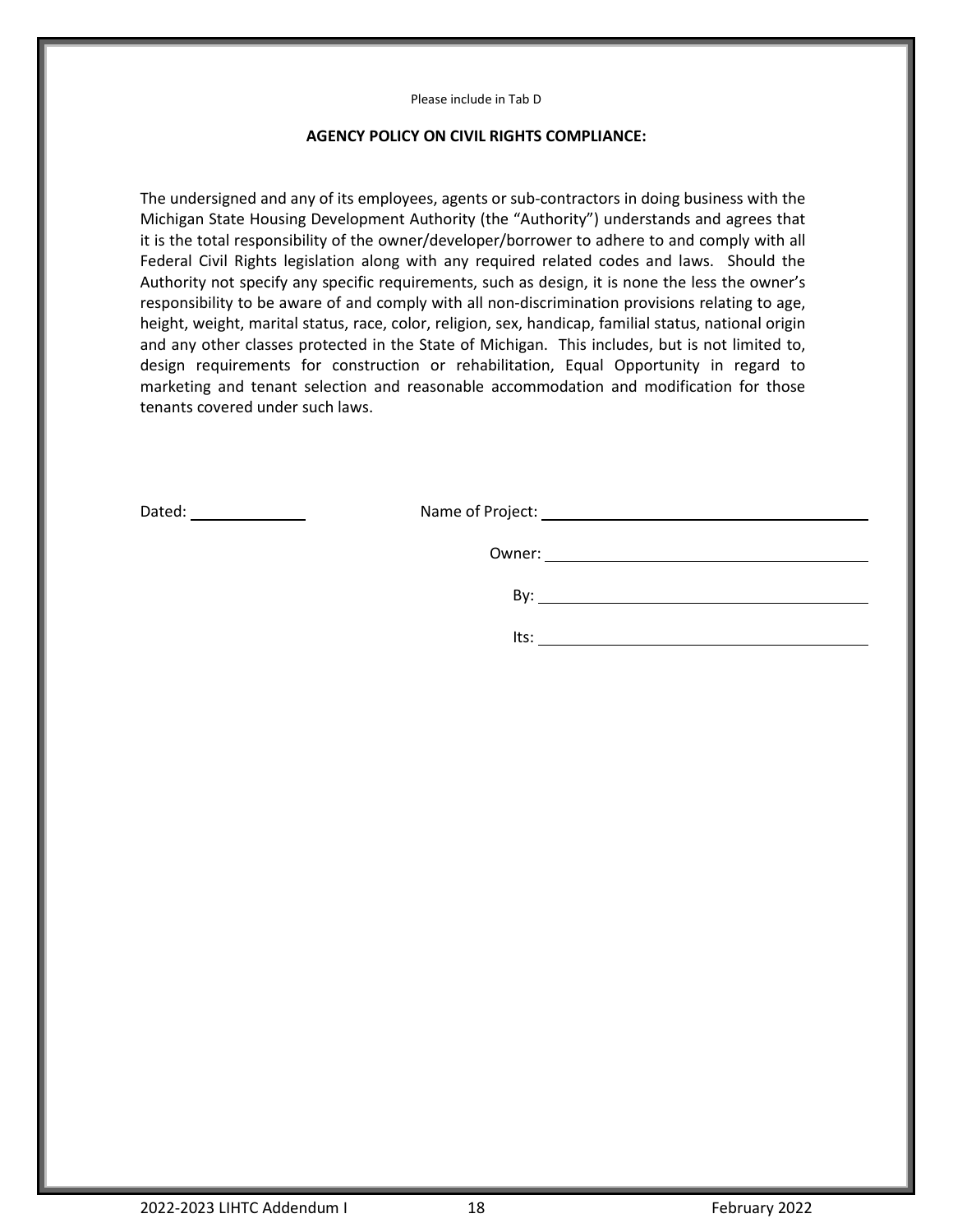# Please include in Tab D **INTERNAL REVENUE SERVICE TECHNICAL ADVICE MEMORANDA CERTIFICATION**

The undersigned acknowledges that it is familiar with the issuance of Private Letter Rulings by the Internal Revenue Service, and that it has discussed the substance of any rulings that may be applicable with its Certified Public Accountant and Attorney. It is further acknowledged that any applicable Private Letter Rulings may have an impact on the project's eligible basis, and the amount of credit that may be allocated to the project.

Dated: <u>Name of Project:</u> Name of Project:

Owner: <u>with the community of the community of the community of the community of the community of the community of the community of the community of the community of the community of the community of the community of the c</u>

By: <u>second</u> contract the contract of the contract of the contract of the contract of the contract of the contract of the contract of the contract of the contract of the contract of the contract of the contract of the cont

Its:  $\qquad \qquad$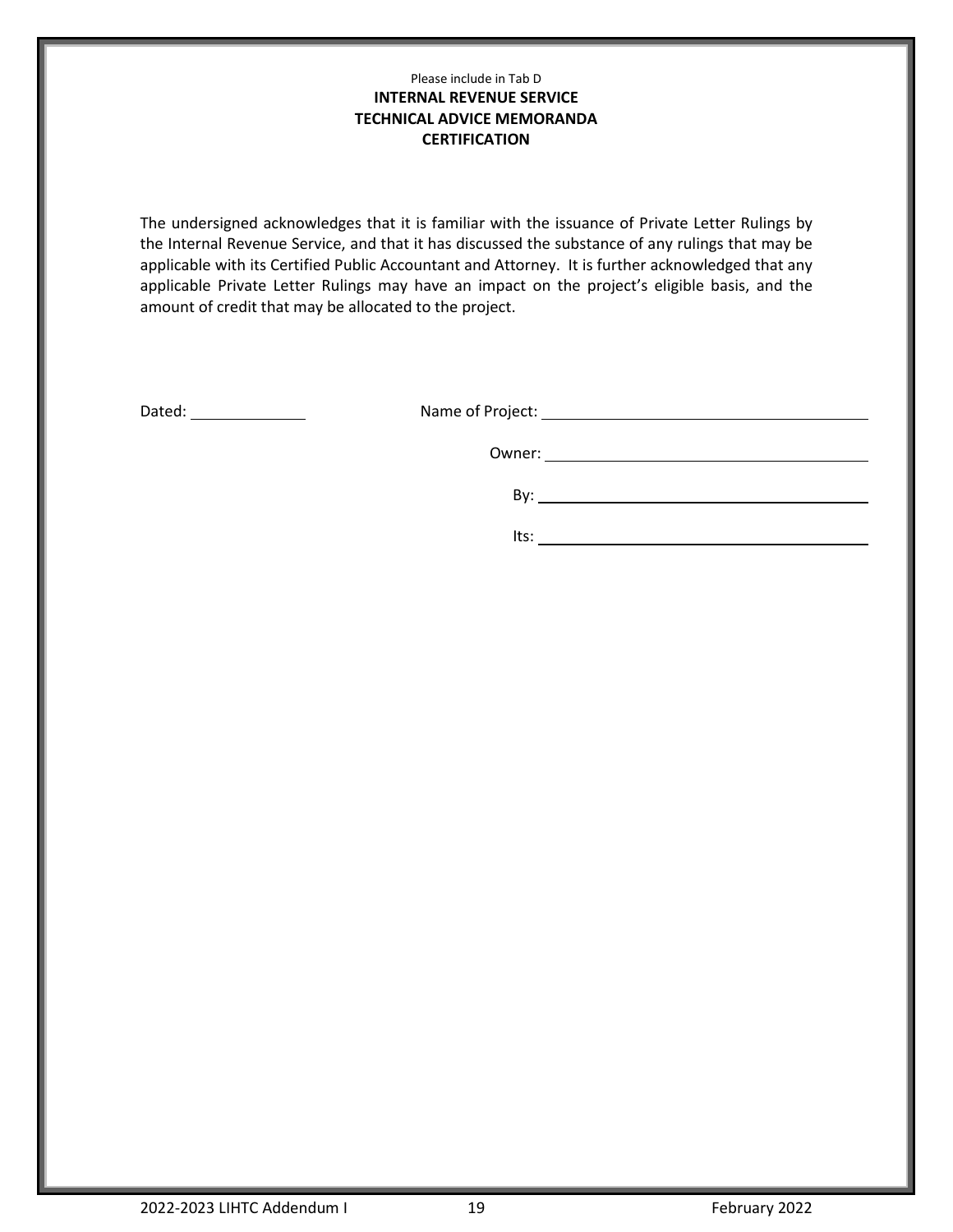Please include in Tab C Name of Project

Owner Management Company

# **MICHIGAN STATE HOUSING DEVELOPMENT AUTHORITY LOW INCOME HOUSING TAX CREDIT PROGRAM AUTHORIZATION FOR RELEASE OF INFORMATION**

Date:

Please duplicate this form and submit one for each state, EXCEPT MICHIGAN, in which any sponsor listed in this tax credit application has or did have an ownership interest in a tax credit assisted project, and one for the management company that is listed in this tax credit application that has management experience of a tax credit assisted development. Forms should also be filled out for project owners or management companies who have done business under a different name or names.

Low-Income Housing Tax Credit Administrator

Housing Credit Agency

(State)

(Street Address)

(City, State, Zip)

We hereby request and authorize you to release to the Michigan State Housing Development Authority (MSHDA) any information that you have regarding

(Please check only one box.  $\Box$  owner and/or  $\Box$  management company) as it relates to project compliance, the curing of or failure to cure any project noncompliance, and any formal or informal action taken by your agency with respect to \_\_\_\_\_\_\_\_\_\_\_\_\_\_\_\_\_'s (owner and/or management company) participation in your Low-Income Housing Tax Credit Program. Other data that would be relevant to MSHDA in its assessment of their development experience and compliance record would be appreciated. If you have any questions, please contact Carol Thompson at (517) 373-6007. Thank you in advance for your cooperation.

|                                                                                                                                                                       | (Signature)                                                                                            |
|-----------------------------------------------------------------------------------------------------------------------------------------------------------------------|--------------------------------------------------------------------------------------------------------|
|                                                                                                                                                                       |                                                                                                        |
|                                                                                                                                                                       | (Typed)                                                                                                |
|                                                                                                                                                                       | $Its:\_$                                                                                               |
|                                                                                                                                                                       | (Title)                                                                                                |
| Identify below the name(s) of the project(s) you have an ownership interest in and/or manage in the<br>above-identified state (attach additional pages as necessary): |                                                                                                        |
|                                                                                                                                                                       |                                                                                                        |
| 2. $\qquad \qquad$                                                                                                                                                    | $\begin{tabular}{c} 6. & \textcolor{red}{\textbf{5.}} & \textcolor{red}{\textbf{5.}} \\ \end{tabular}$ |
| <u> 1980 - Andrea State Barbara, política establece</u>                                                                                                               |                                                                                                        |
|                                                                                                                                                                       |                                                                                                        |
|                                                                                                                                                                       |                                                                                                        |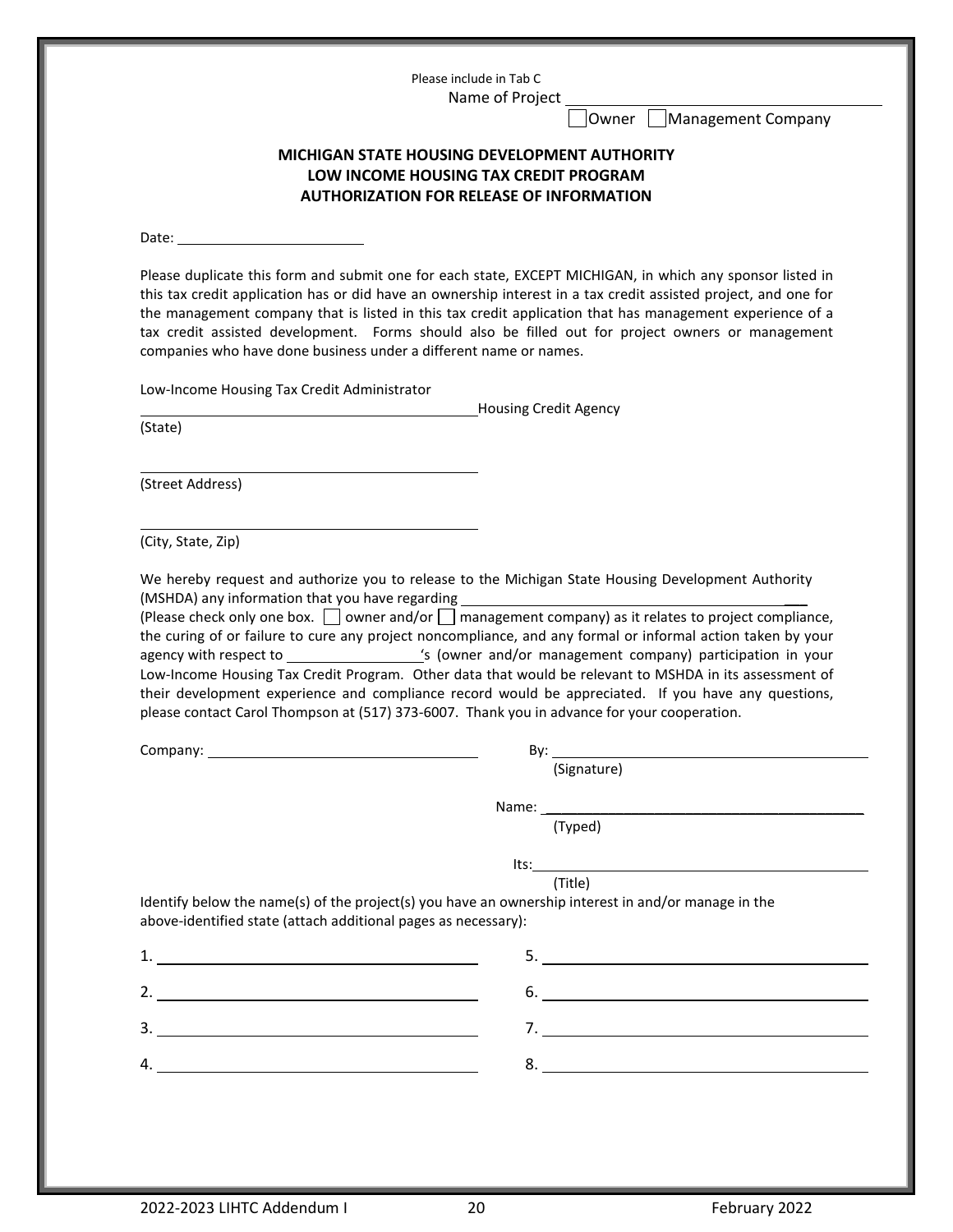Please include in Tab D

# **WAIVER OF RIGHT TO EXTENDED USE PERIOD TERMINATION - MANDATORY**

**In accordance with Michigan's Qualified Allocation Plan, the Applicant hereby waives the right to termination of the extended use period provided by Section 42(h)(6)(E)(i)(II) of the Internal Revenue Code.** 

Section 42(h)(6) of the Internal Revenue Code provides:

- (6) BUILDINGS ELIGIBLE FOR CREDIT ONLY IF MINIMUM LONG-TERM COMMITMENT TO LOW-INCOME HOUSING.---
	- (A) IN GENERAL.---No credit shall be allowed by reason of this section with respect to any building for the taxable year unless an extended low-income housing commitment is in effect as of the end of such taxable year.
	- (E) EXCEPTIONS IF FORECLOSURE OR IF NO BUYER WILLING TO MAINTAIN LOW-INCOME STATUS.---
		- (i) IN GENERAL.---The extended use period for any building shall terminate---
			- (I) on the date the building is acquired by foreclosure (or instrument in lieu of foreclosure) unless the Secretary determines that such acquisition is part of an arrangement with the taxpayer a purpose of which is to terminate such period, or
			- (II) on the last day of the period specified in subparagraph (I) if the housing credit agency is unable to present during such period a qualified contract for the acquisition of the low-income portion of the building by any person who will continue to operate such portion as a qualified lowincome building. Subclause (II) shall not apply to the extent more stringent requirements are provided in the agreement or in State law.

Should a buyer be sought for a low-income housing development in the fourteenth year of the compliance period, the Applicant acknowledges that the Michigan State Housing Development Authority will not be obligated to find a buyer for the property. Furthermore, the extended use period will not terminate if a buyer cannot be found.

This waiver must be signed by the owner or an authorized agent thereof.

Signature **Printed Name** 

Title **The Community Community** Community Community Community Community Community Community Community Community Community Community Community Community Community Community Community Community Community Community Community

Project Name

\_\_\_\_\_\_\_\_\_\_\_\_\_\_\_\_\_\_\_\_\_\_\_\_\_\_\_\_\_\_\_\_\_\_\_\_\_\_\_\_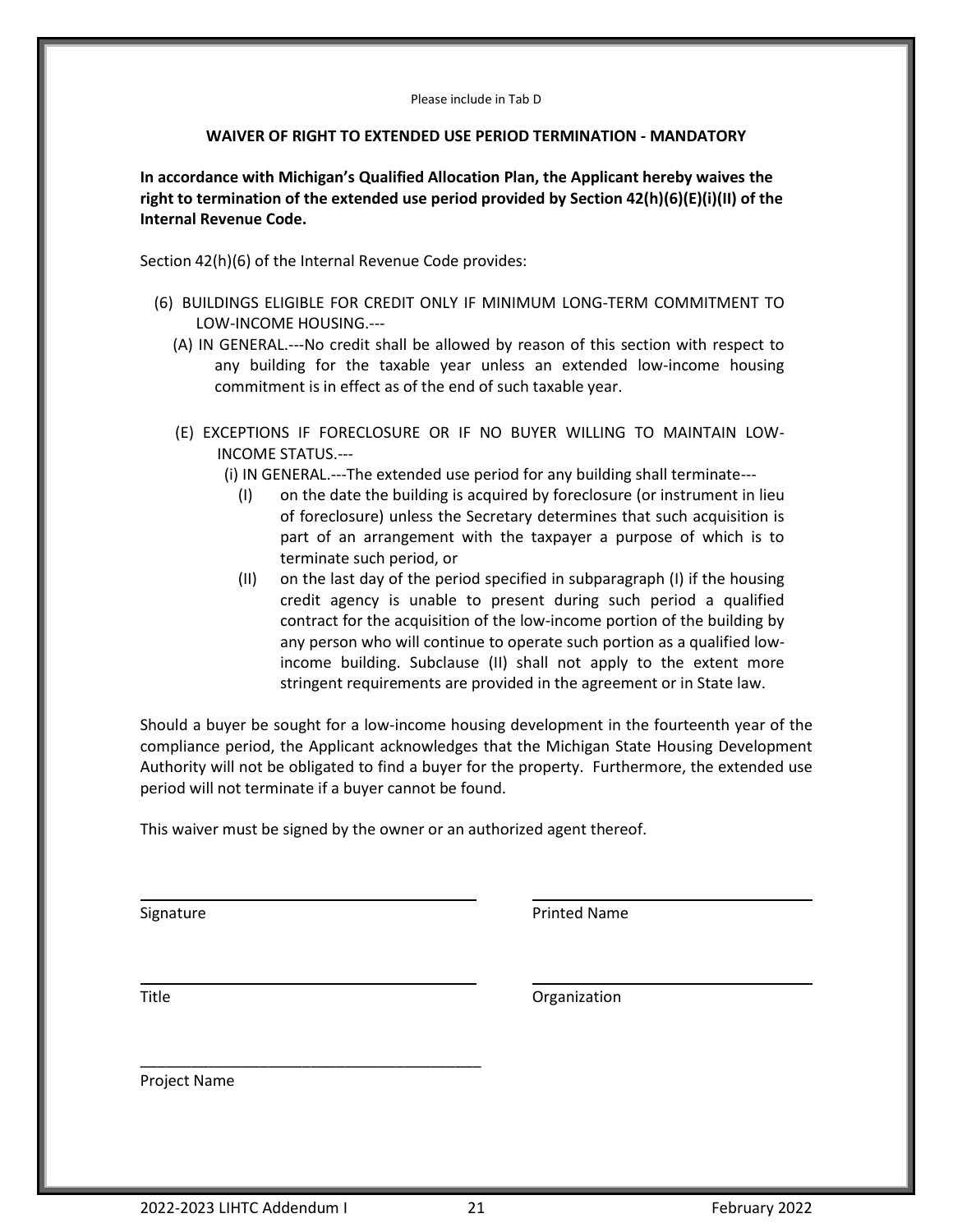Please include in Tab D

# **CERTIFICATION TO INCLUDE SECTION 8 EXISTING RENTAL ALLOWANCE PROGRAM CERTIFICATE AND VOUCHER HOLDERS**

The undersigned agrees to include Section 8 Existing Rental Allowance Program certificate and voucher holders on the project's waiting list and to give them consideration.

The undersigned also agrees to give priority to persons whose names are on appropriate Public Housing or Housing Choice Voucher waiting lists maintained by a Public Housing Commission (PHC) or Public Housing Agency (PHA) in the area in which the project is located and further states it will make ongoing efforts to request that the PHC and/or PHA make referrals to the project, and place the relevant project information on any listing the PHC or PHA makes available to persons on their waiting lists. A copy of the written statement and documentation of ongoing efforts as evidenced by a referral agreement or other appropriate memorandum of commitment MUST be kept on file at the development's office and available for compliance inspection and review at all times.

If there is no PHA or PHC in the area in which the project is located, the undersigned will contact the Section 8 Existing Rental Allowance Program affiliated with the Michigan State Housing Development Authority (MSHDA). Contact will be made in writing on a yearly basis throughout the compliance period notifying the MSHDA representative in the county in which the project is located that consideration will be given to eligible Section 8 certificate or voucher holders.

| Dated: |  |
|--------|--|
|        |  |

Name of Project: Name of Project:

Owner:

By:

Its: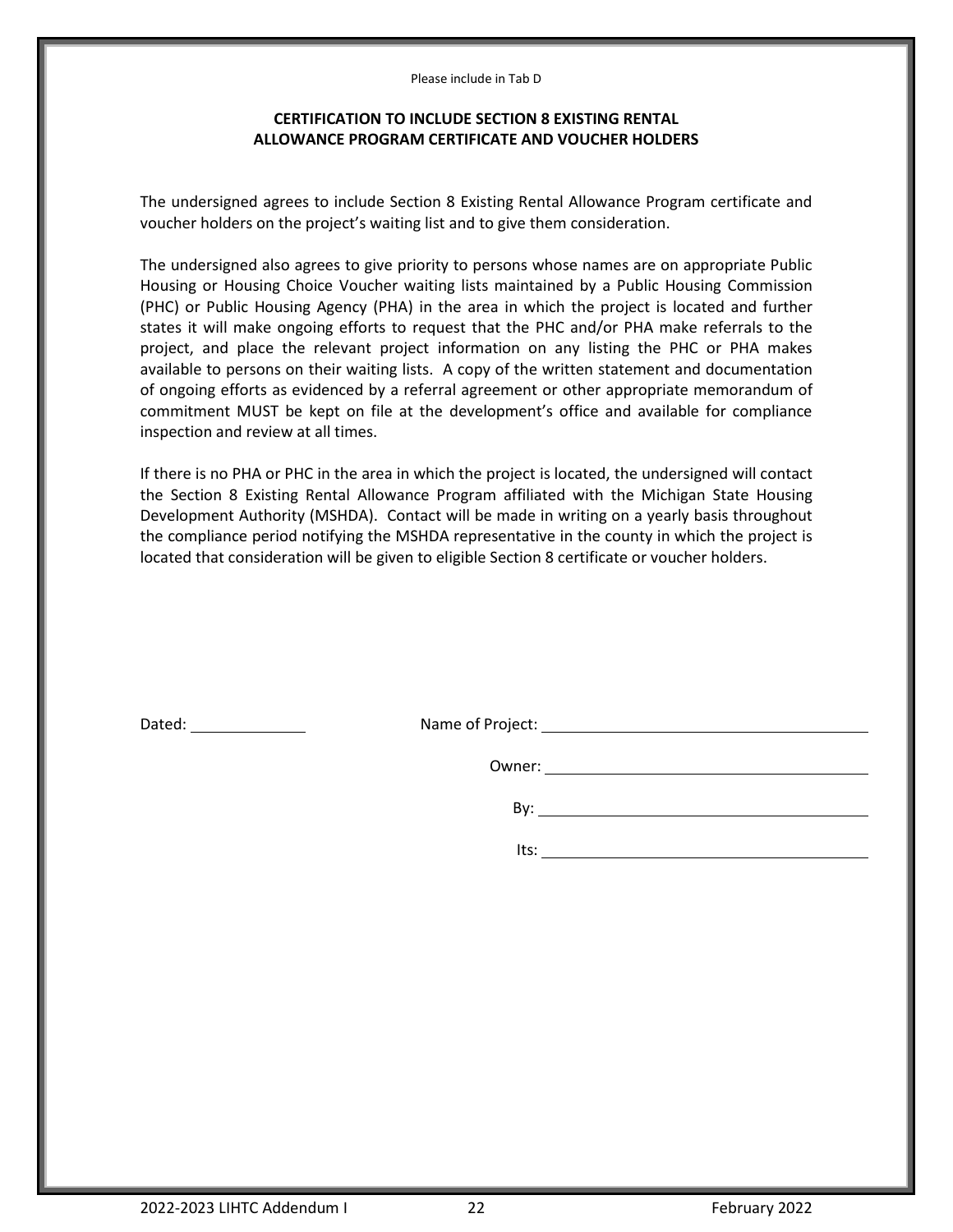# **MSHDA FINANCING SIGNAGE CERTIFICATION**

The undersigned agrees that it shall post signage at the project construction site listing the Michigan State Housing Development Authority (MSHDA) as a financing source should the referenced project receive an award of Low-Income Housing Tax Credit (LIHTC).

Dated: Name of Project:

Owner: when the contract of the contract of the contract of the contract of the contract of the contract of the contract of the contract of the contract of the contract of the contract of the contract of the contract of th

 By: Its: <u>with the contract of the contract of the contract of the contract of the contract of the contract of the contract of the contract of the contract of the contract of the contract of the contract of the contract of the</u>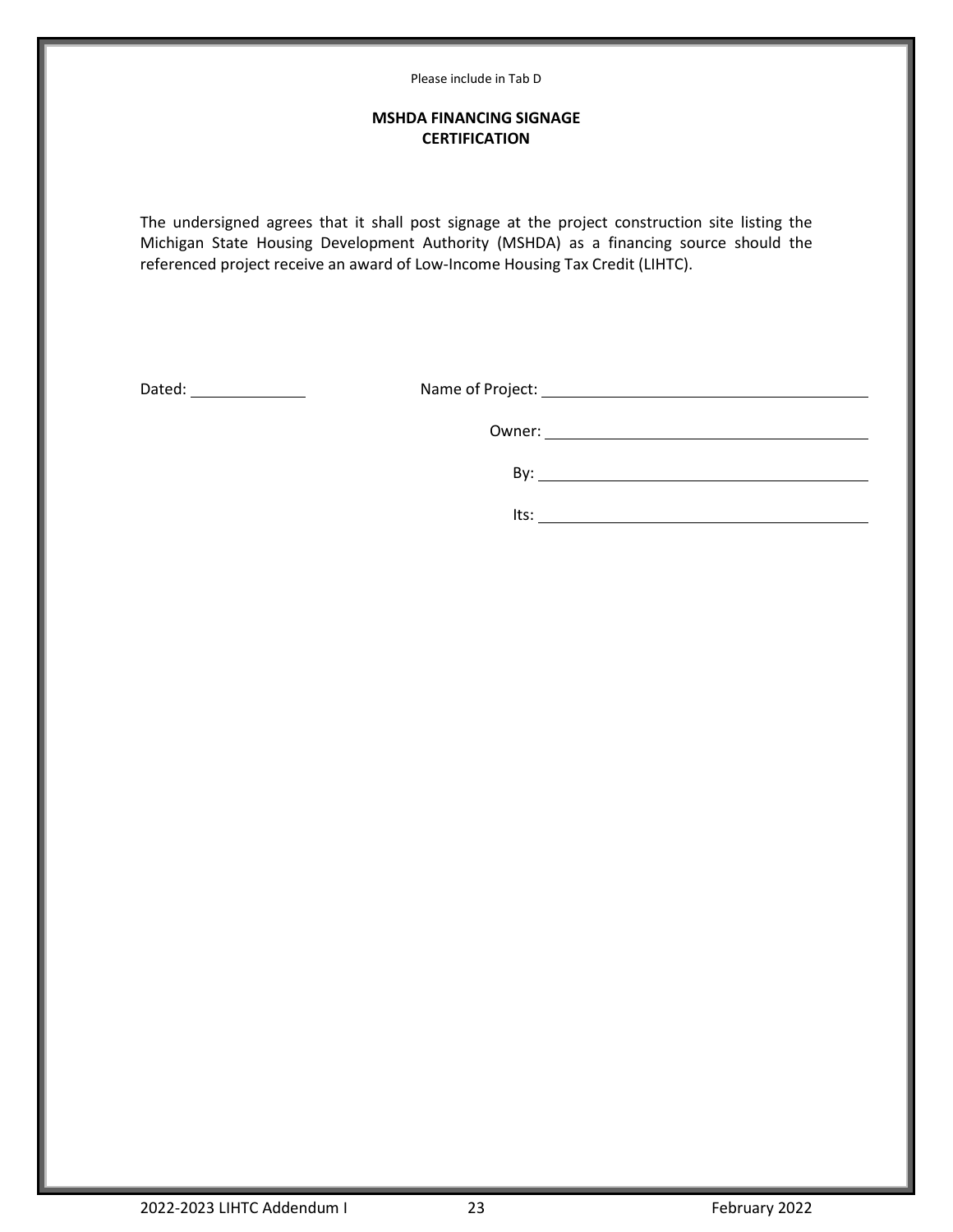#### Please include in Exhibit 12 **GENERAL PARTNER/MEMBER EXPERIENCE CERTIFICATION**

As part of the Qualified Allocation Plan Scoring Criteria, previous participation on the part of the General Partner/Member may be eligible for points. Specifically, as stated in Section C.1. of the 2022-2023 Scoring Criteria, to receive consideration for previous participation:

*"An Applicant must certify that the projects for which it is requesting points have maintained a positive operating cash flow from typical residential income alone and have funded reserves in accordance with the partnership or operating agreement and any applicable loan documents for the year in which each development's last financial statement has been prepared ("successful properties"). Positive operating cash flow is the net cash flow after required debt service and reserve contributions. Projects that were originally structured to operate with negative operating cash flow from typical residential income but were structured with sufficient capitalized reserves to mitigate the negative operations or where the GP/Member has been advancing funds to keep the project operating financially and physically maintained can submit additional explanation for consideration in awarding points for those projects*."

In accordance with the 2022-2023 Qualified Allocation Plan and Scoring Criteria, the undersigned hereby certifies that each of the projects listed in the attached "General Partner/Member Experience" form and submitted for consideration for points as part of its application for Low-Income Housing Tax Credit (LIHTC), meets the requirements to be considered a successful property as outlined in Section C.1. of the 2022-2023 Scoring Criteria and above. Additionally, when necessary, the undersigned has completed and submitted appropriate additional documentation to demonstrate that a project meets the criteria outlined in Section C.1. of the 2022-2023 Scoring Criteria and above. The undersigned further understands and acknowledges that any inaccuracy of the information presented with regard to previous General Partner or Member experience may be grounds for application disqualification, negative points, disqualification of future applications, or any combination of the three at the sole judgment and discretion of MSHDA.

# **\*TOTAL NUMBER OF SUCCESSFUL AFFORDABLE PROJECTS: \_\_\_\_\_\_\_\_\_\_**

**\*TOTAL NUMBER OF SUCCESSFUL LIHTC PROJECTS: \_\_\_\_\_\_\_\_\_\_ (\*# of successful properties must be indicated to receive points)**

Printed Name, Position Title **Date of Contract Contract Contract Contract Contract Contract Contract Contract Contract Contract Contract Contract Contract Contract Contract Contract Contract Contract Contract Contract Cont** 

#### Signature

\*\*This form is to be signed by an authorized signer of the entity whose experience is to be used for points.\*\*

\_\_\_\_\_\_\_\_\_\_\_\_\_\_\_\_\_\_\_\_\_\_\_\_\_\_\_\_\_\_\_\_\_\_\_ \_\_\_\_\_\_\_\_\_\_\_\_\_\_\_\_\_\_\_\_

**On Behalf of:**

Print Managing Member/General Partner Name **The Managing Member or General Partner of:**

\_\_\_\_\_\_\_\_\_\_\_\_\_\_\_\_\_\_\_\_\_\_\_\_\_\_\_\_\_\_\_\_\_\_\_

\_\_\_\_\_\_\_\_\_\_\_\_\_\_\_\_\_\_\_\_\_\_\_\_\_\_\_\_\_\_\_\_\_\_\_

\_\_\_\_\_\_\_\_\_\_\_\_\_\_\_\_\_\_\_\_\_\_\_\_\_\_\_\_\_\_\_\_\_\_\_\_\_\_\_\_\_

Print Owner (LDHA) Name

\*Total number of projects field **must** be completed and the form **must** be signed to receive points and the number listed should match the totals submitted on the Owner/General Partner Experience page(s).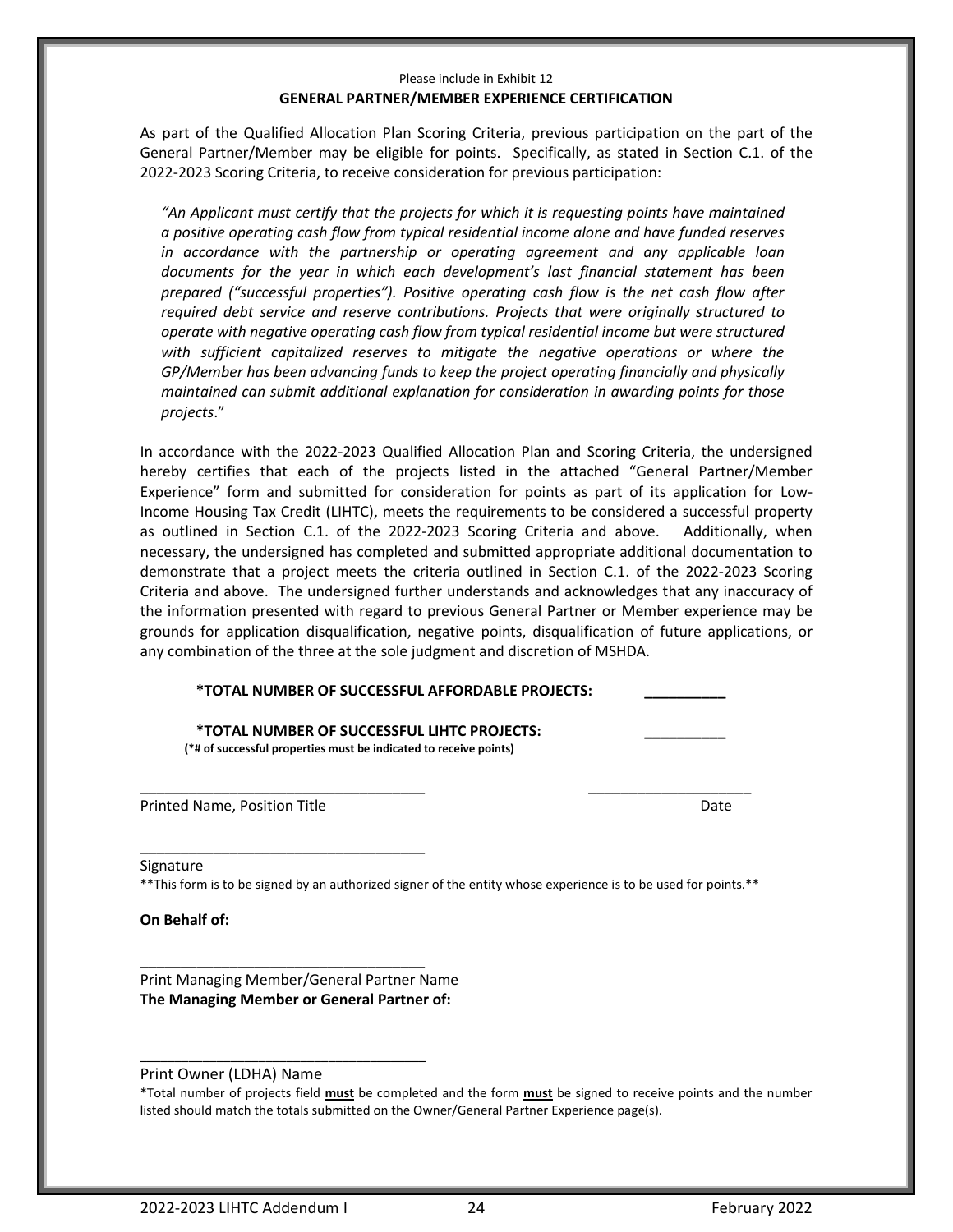# Please include in Exhibit 12 **SUCCESSFUL PARTNERSHIPS – IDENTITY OF INTEREST**

As part of the Qualified Allocation Plan Scoring Criteria, points may be awarded for projects that promote positive partnerships between developers with prior LIHTC experience and developers without prior LIHTC experience.

These points are intended to expand the diversity of developers for LIHTC projects. They are not intended to award points to persons already in the LIHTC development field. As such, previous identities of interest between the partner with LIHTC experience and the partner without prior LIHTC experience must be disclosed.

The undersigned hereby certifies that (cross out inapplicable language) There (has/has not) been and (is/is not) now any identity of interest between the undersigned entities. Any identity of interest between the parties is described below. Please note that misinformation provided on this form may result in negative points in future submissions.

| (Signature)                                                                                                                                                                                                                   |
|-------------------------------------------------------------------------------------------------------------------------------------------------------------------------------------------------------------------------------|
|                                                                                                                                                                                                                               |
|                                                                                                                                                                                                                               |
| (Typed)                                                                                                                                                                                                                       |
|                                                                                                                                                                                                                               |
| Its: $\qquad \qquad$                                                                                                                                                                                                          |
| (Title)                                                                                                                                                                                                                       |
|                                                                                                                                                                                                                               |
|                                                                                                                                                                                                                               |
| (Signature)                                                                                                                                                                                                                   |
|                                                                                                                                                                                                                               |
| Name: Name: Name: Name: Name: Name: Name: Name: Name: Name: Name: Name: Name: Name: Name: Name: Name: Name: Name: Name: Name: Name: Name: Name: Name: Name: Name: Name: Name: Name: Name: Name: Name: Name: Name: Name: Name: |
| (Typed)                                                                                                                                                                                                                       |
|                                                                                                                                                                                                                               |
| (Title)                                                                                                                                                                                                                       |
|                                                                                                                                                                                                                               |
|                                                                                                                                                                                                                               |
|                                                                                                                                                                                                                               |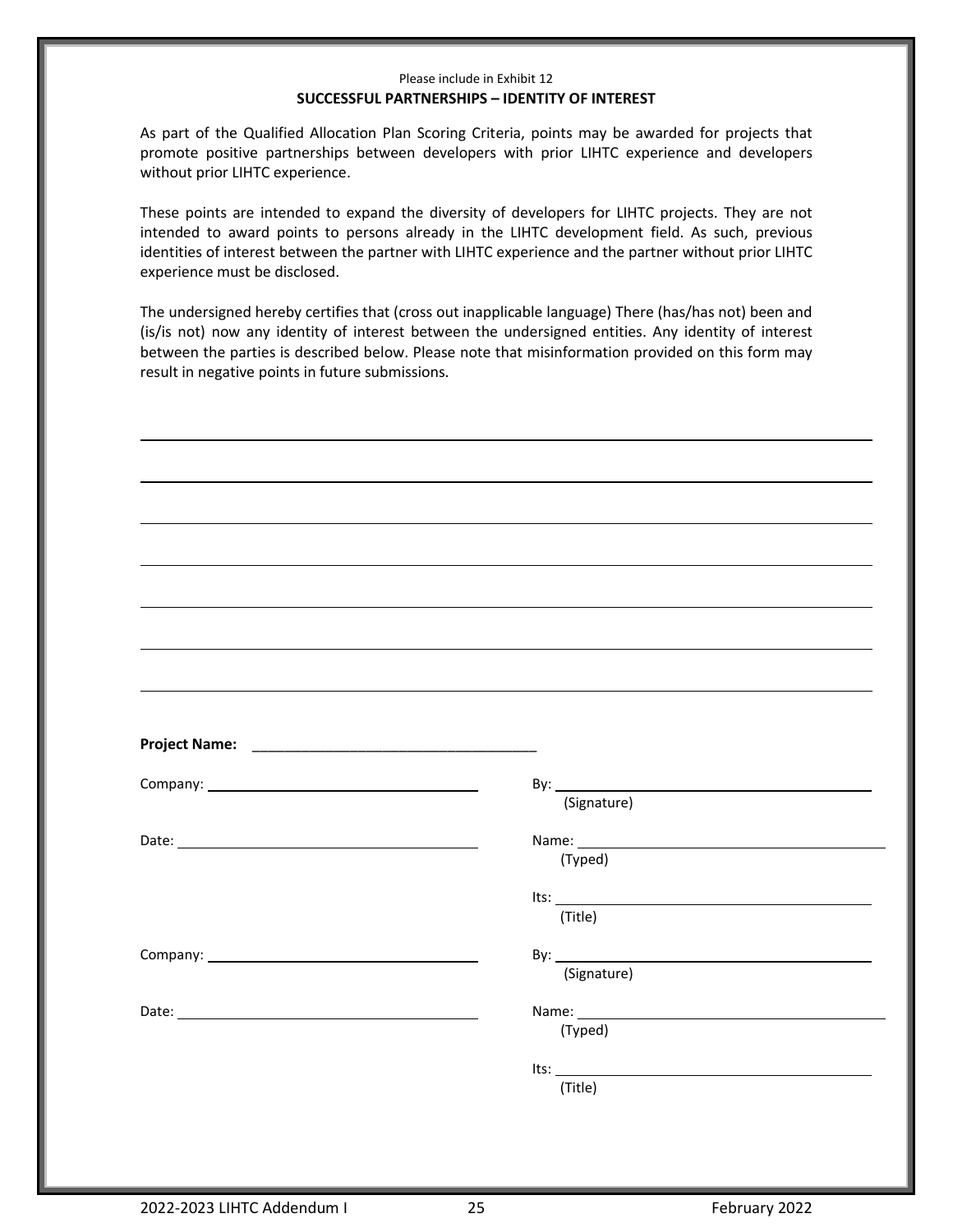#### Please include in Tab D **SPONSOR CERTIFICATION - MANDATORY**

| This certification must be signed by each sponsor of the project. If there is more than one sponsor, this |  |
|-----------------------------------------------------------------------------------------------------------|--|
| page must be duplicated.                                                                                  |  |

The undersigned hereby certifies that neither I, nor any company with whom I am affiliated, is currently banned or involved in litigation with any other state credit allocating agency as of this date.

Company: By:

(Signature)

Date: Name: \_

(Typed)

It's:  $\frac{1}{1}$ (Title)

A SPONSOR THAT IS BANNED FROM PARTICIPATION IN THE TAX CREDIT PROGRAM IN ANOTHER STATE WILL BE BANNED FROM SUBMITTING AN APPLICATION IN MICHIGAN FOR THE SAME PERIOD OF TIME. INVOLVEMENT IN LITIGATION WILL NOT AUTOMATICALLY RESULT IN A RETURNED APPLICATION, BUT THE AUTHORITY WILL REVIEW THE FACTS AND CIRCUMSTANCES SURROUNDING THE LITIGATION.

The undersigned hereby certifies that I, or a company with whom I am affiliated, is involved in litigation with another allocating agency at the time of submission of this application. The details of the litigation are outlined below.

| (Signature)         |  |
|---------------------|--|
|                     |  |
|                     |  |
|                     |  |
| (Typed)             |  |
|                     |  |
| $Its: ____________$ |  |
|                     |  |
|                     |  |
| (Title)             |  |
|                     |  |
|                     |  |
|                     |  |
|                     |  |
|                     |  |
|                     |  |
|                     |  |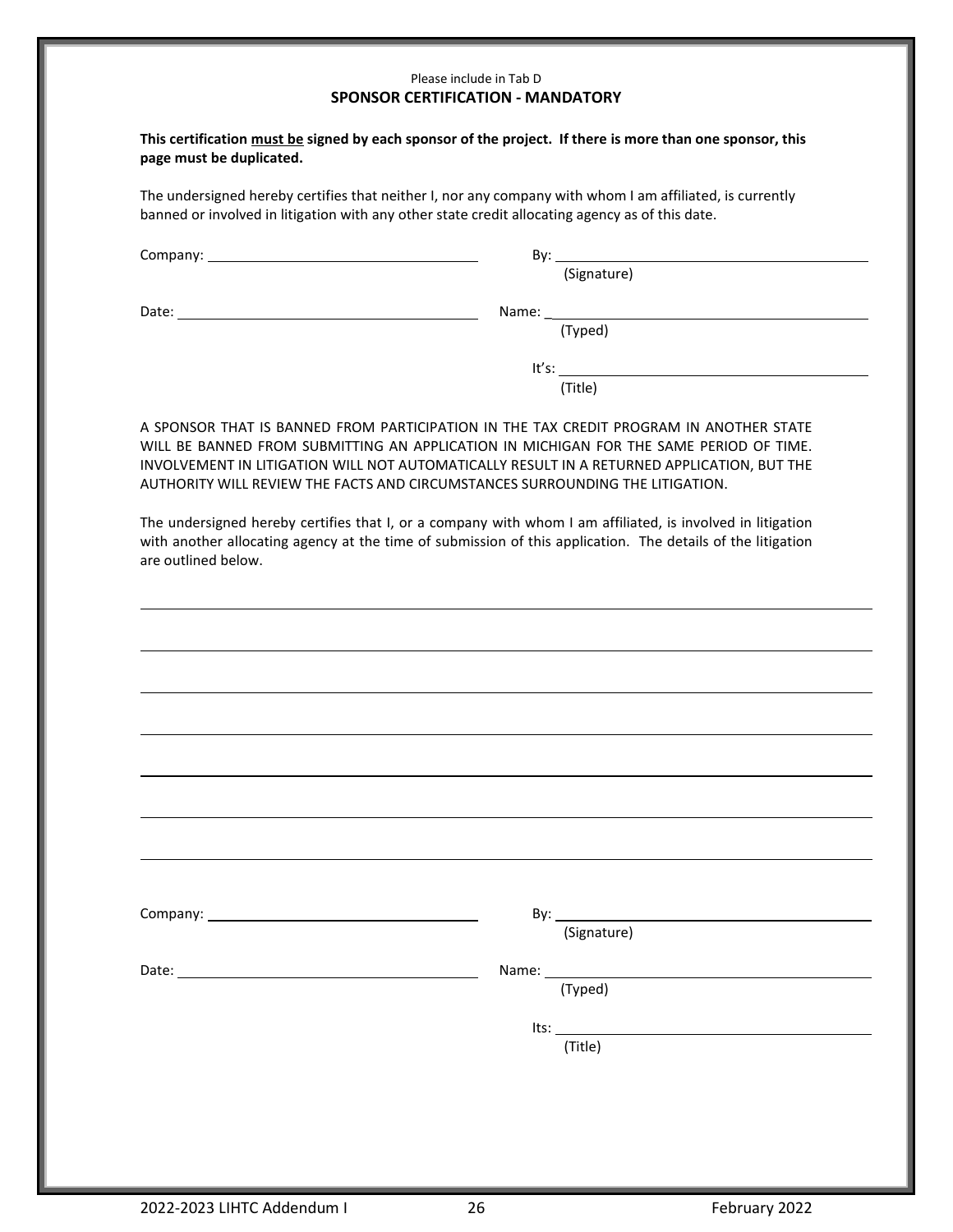#### Please include in Tab D

#### **DEVELOPMENT TEAM INFORMATION FORM**

(This form must be completed for each member of the Development Team)

According to Threshold Requirement XIII found in Exhibit I of the 2022-2023 Qualified Allocation Plan,

Proposals submitted wherein any member of the Development Team (v) has failed to pay any fee or expense due to the Authority in connection with any Authority-sponsored program (w) has been determined to be in default or in major non-compliance with LIHTC or any other MSHDA program, (x) has been debarred or suspended from any MSHDA, HUD, or Rural Housing programs, (y) is in foreclosure or been foreclosed, or (z) is under felony investigation, indicted or been convicted of a felony, will automatically be disqualified until the event or events of default, debarment, suspension, foreclosure, non-compliance, or other legal action are corrected or resolved.

All applicants shall submit the following information for each member of the "Development Team" for purposes of determining any areas of noncompliance or disqualification status.

| NAME:     |                                                                                                                                                                                                           |                                                                                                           |
|-----------|-----------------------------------------------------------------------------------------------------------------------------------------------------------------------------------------------------------|-----------------------------------------------------------------------------------------------------------|
| CAPACITY: | <b>Applicant Entity</b><br>Principal of owner/Applicant<br><b>General Contractor</b><br>Property Mgmt. Company<br>Related party(ies) or entities in the seller of any land or property<br>Other, Describe | Proposed Owner<br>Developer<br>Dev./Syndication Consultant                                                |
|           | years preceding this application submission.                                                                                                                                                              | Please list all tax credit developments that the entity listed above has participated in during the three |

| Has this entity been involved in any felony criminal convictions, indictments, or pending criminal |            |  |  |  |
|----------------------------------------------------------------------------------------------------|------------|--|--|--|
| investigations? $\Box$ Yes                                                                         | $\vert$ No |  |  |  |

If yes, please provide the details of each circumstance, unless prohibited by court order, statute or regulation.

#### **PLEASE NOTE:**

 $\ldots$ 

**(If funded, upon MSHDA request, all "Development Team" members will be required to supply their Name, Address, S.S.N., and D.O.B. for purposes of completing background checks.)**

Signature *Printed Name* **Printed Name**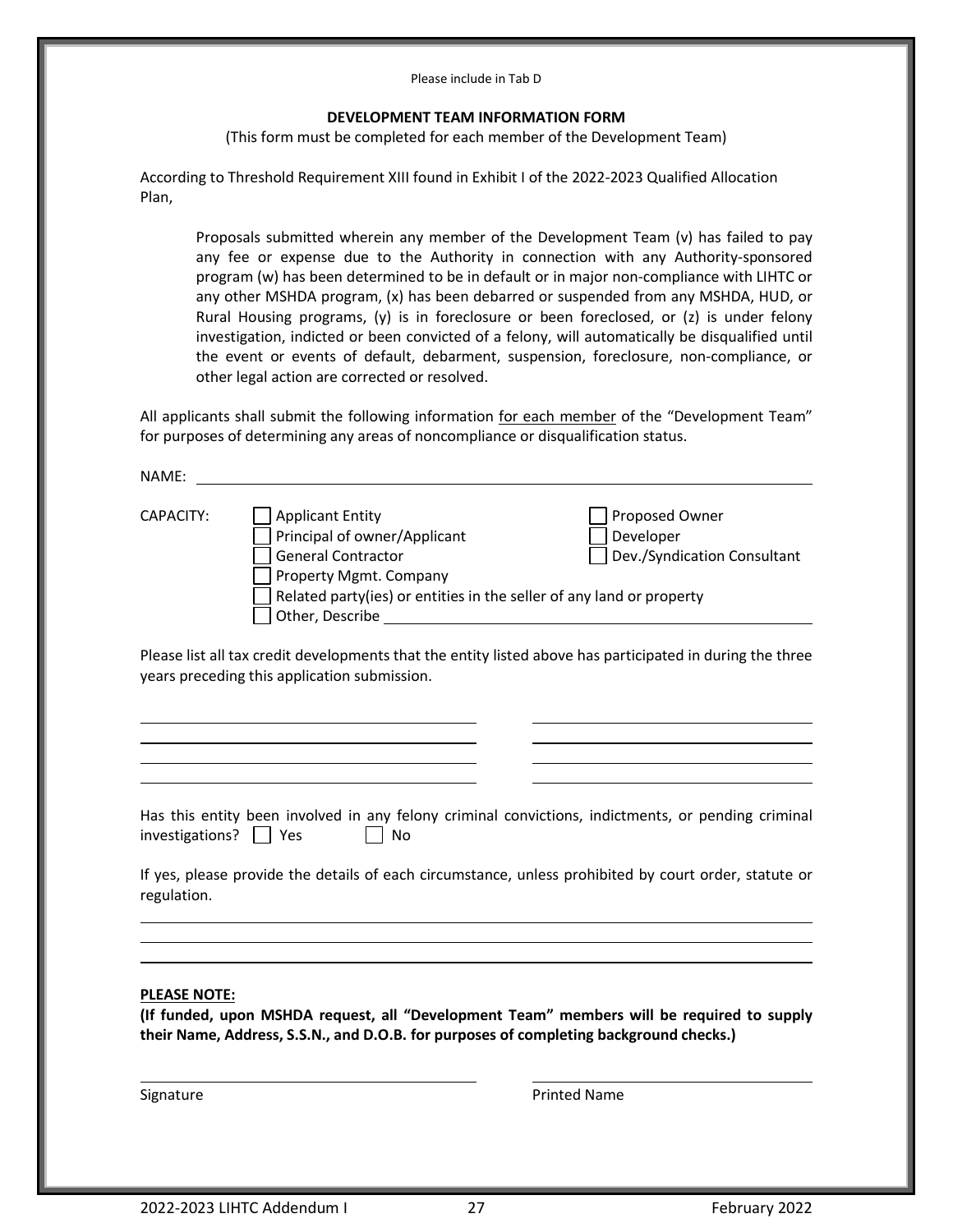#### Please include in Tab D

#### **APPLICANT PREVIOUS EXPERIENCE CERTIFICATION**

As part of the Qualified Allocation Plan Scoring Criteria, poor previous participation on the part of the Applicant will be penalized in the form of negative points. In order to assist in the implementation of this process, the following questions must be answered and certified to their accuracy on behalf of all entities (including any affiliated entity or individual) that will have an ownership interest in the development (excluding syndicators, investor limited partners, or investor members). The Michigan State Housing Development Authority ("MSHDA") retains the right to request further clarification or information based on the responses to questions below if it is determined necessary.

- 1. Has any entity (including any affiliated entity or individual) ever been removed from a Limited Partnership or Limited Liability Company that was in the business of owning and operating rental housing for any reason including but not limited to committing a default under the Partnership Agreement or Operating Agreement? If so, please explain. No Res No
- 2. Does any entity (including any affiliated entity or individual) have any current outstanding HUD 2530 violations for any rental properties in which it currently retains an ownership interest? If so, please explain.

 $\Box$  Yes  $\Box$  No

- 3. Does any entity (including any affiliated entity or individual) have any current outstanding program compliance violations for any Rural Housing Services (RHS) funded rental properties in which it retains an ownership interest? If so, please explain.  $\Box$  Yes  $\Box$  No
- 4. Does any entity (including any affiliated entity or individual) have any current outstanding program compliance violations for any HOME funded rental properties in which it retains an ownership interest? If so, please explain.

|  |  |  | N۵ |
|--|--|--|----|
|--|--|--|----|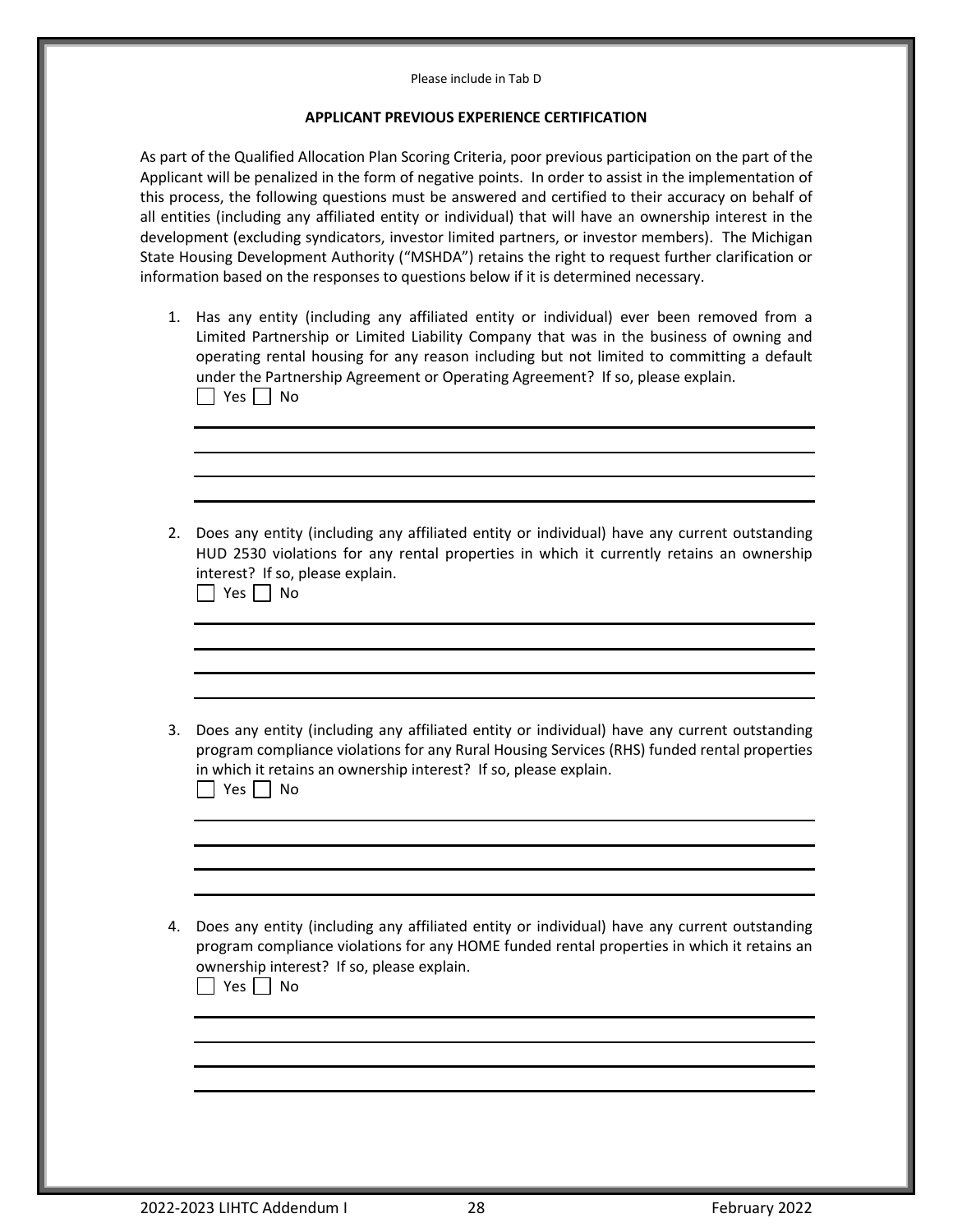| 5.            | Has any entity (including any affiliated entity or individual) been involved with any other<br>events of noncompliance with federal housing programs that has not been covered in the<br>responses above? If so, please explain.<br>$\Box$ Yes $\Box$ No |                                                                                                                                                                                                                                                                                                                                                                                                                                |  |
|---------------|----------------------------------------------------------------------------------------------------------------------------------------------------------------------------------------------------------------------------------------------------------|--------------------------------------------------------------------------------------------------------------------------------------------------------------------------------------------------------------------------------------------------------------------------------------------------------------------------------------------------------------------------------------------------------------------------------|--|
|               |                                                                                                                                                                                                                                                          |                                                                                                                                                                                                                                                                                                                                                                                                                                |  |
| 6.            | $\Box$ Yes $\Box$ No                                                                                                                                                                                                                                     | Has any entity (including any affiliated entity or individual) been assessed a Regulatory or<br>Mortgage default, or been subject to a foreclosure or a deed in lieu of foreclosure for any<br>rental property in which it retained an ownership interest? If so, please explain.                                                                                                                                              |  |
|               |                                                                                                                                                                                                                                                          |                                                                                                                                                                                                                                                                                                                                                                                                                                |  |
|               |                                                                                                                                                                                                                                                          |                                                                                                                                                                                                                                                                                                                                                                                                                                |  |
|               | any combination of the three at the sole judgment and discretion of MSHDA.<br>Printed Name, Position Title                                                                                                                                               | true and correct for all entities (including any affiliated entity or individual) that will have an<br>ownership interest in the development (excluding syndicators, investor limited partners, or investor<br>members). I understand that the material inaccuracy of the information presented above may be<br>grounds for application disqualification, negative points, disqualification of future applications, or<br>Date |  |
|               |                                                                                                                                                                                                                                                          |                                                                                                                                                                                                                                                                                                                                                                                                                                |  |
| Signature     |                                                                                                                                                                                                                                                          |                                                                                                                                                                                                                                                                                                                                                                                                                                |  |
| On behalf of: |                                                                                                                                                                                                                                                          |                                                                                                                                                                                                                                                                                                                                                                                                                                |  |
|               | Print Managing Member/General Partner Name                                                                                                                                                                                                               |                                                                                                                                                                                                                                                                                                                                                                                                                                |  |
|               | The Managing Member or General Partner of:                                                                                                                                                                                                               |                                                                                                                                                                                                                                                                                                                                                                                                                                |  |
|               | Print Owner (LDHA) Name                                                                                                                                                                                                                                  |                                                                                                                                                                                                                                                                                                                                                                                                                                |  |
|               |                                                                                                                                                                                                                                                          |                                                                                                                                                                                                                                                                                                                                                                                                                                |  |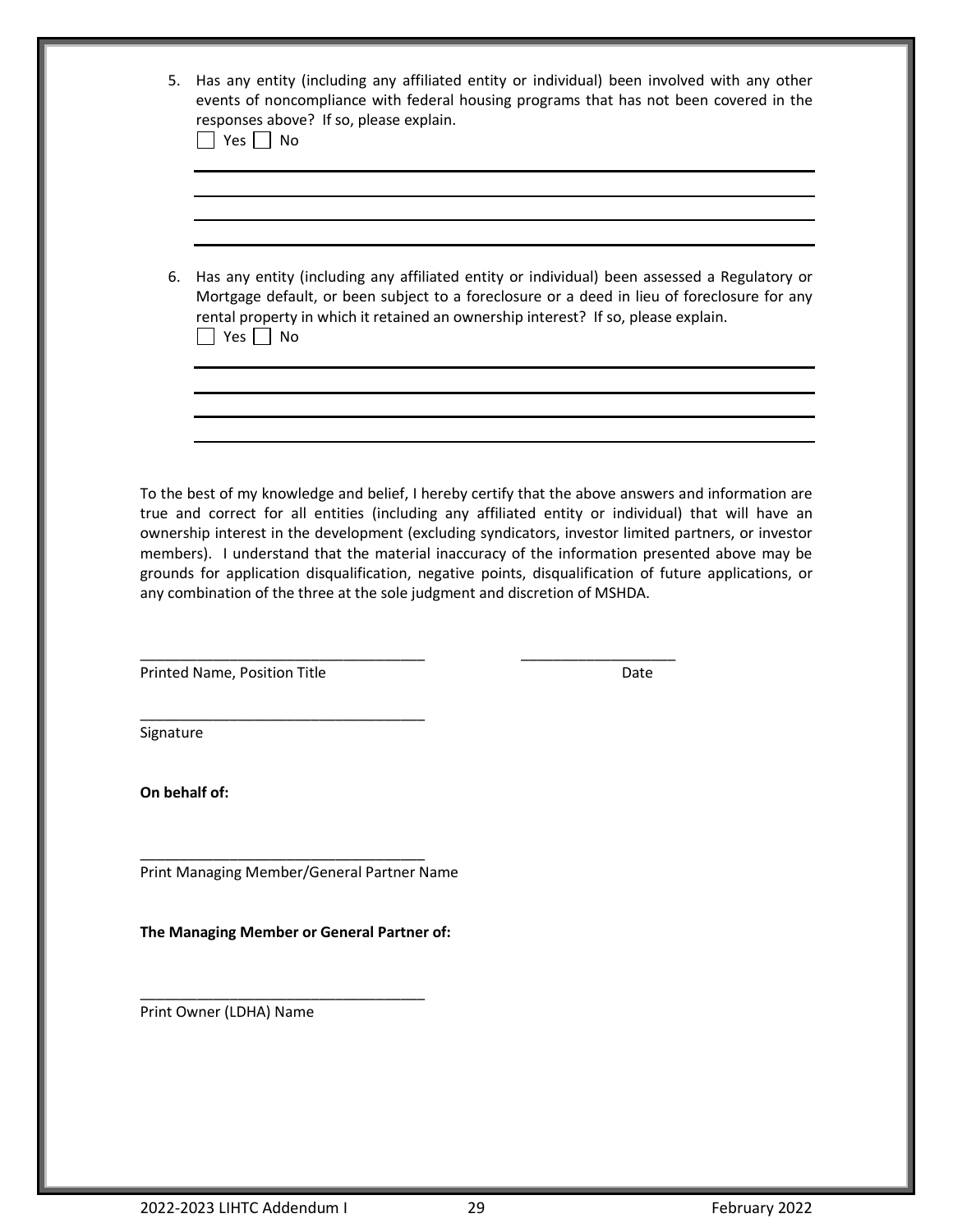#### Include in Exhibit 29A

# **ARCHITECT'S CERTIFICATION RE: MICHIGAN PRODUCTS**

Under Michigan's Qualified Allocation Plan for 2022-2023, projects must demonstrate the use of products and goods that are manufactured by Michigan-based corporations **and** incorporate them into the proposed development.

By signing this form, the architect hereby certifies that the Construction Documents for the proposed development incorporate the following (applicants may subdivide the table below):

| Product | Manufacturer | <b>Manufacturer's Address</b> |
|---------|--------------|-------------------------------|
|         |              |                               |
|         |              |                               |
|         |              |                               |
|         |              |                               |
|         |              |                               |
|         |              |                               |
|         |              |                               |
|         |              |                               |
|         |              |                               |

After construction has been completed, the architect shall verify the use of the products listed above and report any discrepancies to the Authority.

The Authority reserves the exclusive right to determine whether a manufacturer is "Michiganbased." **Failure to adhere to this certification is the responsibility of the Applicant and may result in future negative points,** which may further result in a future project not being funded.

| Project Name               |                               |
|----------------------------|-------------------------------|
| <b>Applicant Signature</b> | <b>Applicant Name</b>         |
| Architect's Signature      | Architect's Printed Name      |
| <b>Architect Title</b>     | <b>Architect Organization</b> |
|                            |                               |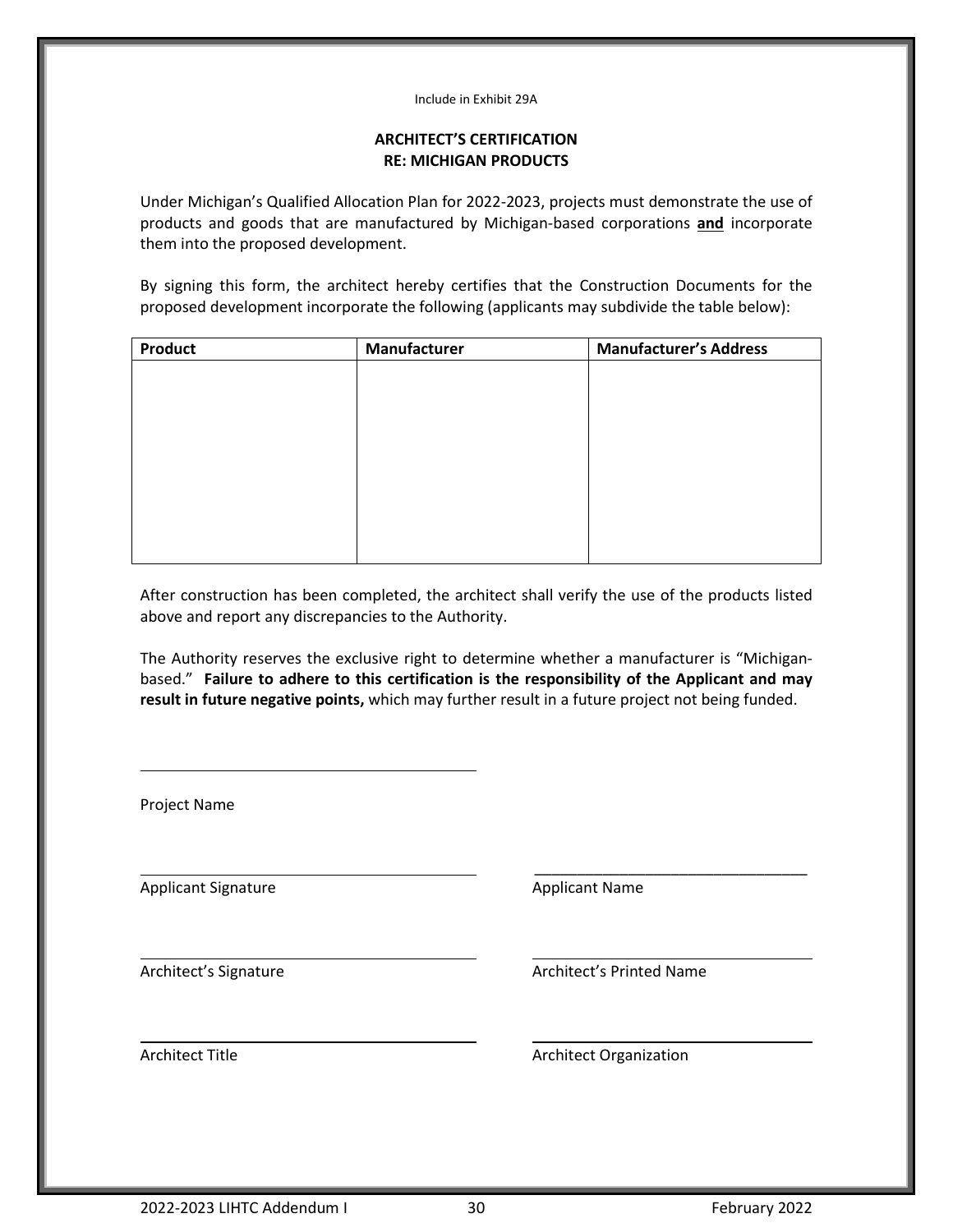Include in Exhibit 29B

# **ARCHITECT'S CERTIFICATION VISITABLE UNITS**

Projects that incorporate "visitability" design features into all units with first floor living space or access to units by elevator will receive points. The following design items are required for a unit to be considered visitable:

- No step entry
- Barrier free parking with ramps as needed
- Barrier free entry door
- Barrier free ½ bath (minimum) on first floor
- Electrical switches at reachable heights
- Accessible route through the first floor living space

By signing this certification, the Architect and the Applicant hereby certify the proposed project will incorporate the number of visitable units listed below.

Number of units with all visitability design features:

Total number of units in the project: \_\_\_\_\_\_\_\_\_\_\_\_

\_\_\_\_\_\_\_\_\_\_\_\_\_\_\_\_\_\_\_\_\_\_\_\_\_\_\_\_\_\_\_

Total units with first floor living space or accessible by an elevator: \_

(\*\*If the project has an elevator and the total number of units in the project doesn't match the total units with first floor living space or accessible by an elevator, please explain in the narrative in Exhibit 1.\*\*)

\_\_\_\_\_\_\_\_\_\_\_\_\_\_\_\_\_\_\_\_\_\_\_\_\_\_\_\_\_\_\_ \_\_\_\_\_\_\_\_\_\_\_\_\_\_\_\_\_\_\_\_\_\_\_\_\_\_\_\_\_\_\_\_

\_\_\_\_\_\_\_\_\_\_\_\_\_\_\_\_\_\_\_\_\_\_\_\_\_\_\_\_\_\_ \_\_\_\_\_\_\_\_\_\_\_\_\_\_\_\_\_\_\_\_\_\_\_\_\_\_\_\_\_\_\_\_

\_\_\_\_\_\_\_\_\_\_\_\_\_\_\_\_\_\_\_\_\_\_\_\_\_\_\_\_\_\_ \_\_\_\_\_\_\_\_\_\_\_\_\_\_\_\_\_\_\_\_\_\_\_\_\_\_\_\_\_\_\_\_

Project Name

Applicant's Signature Applicant Name

Architect's Signature **Architect's Name**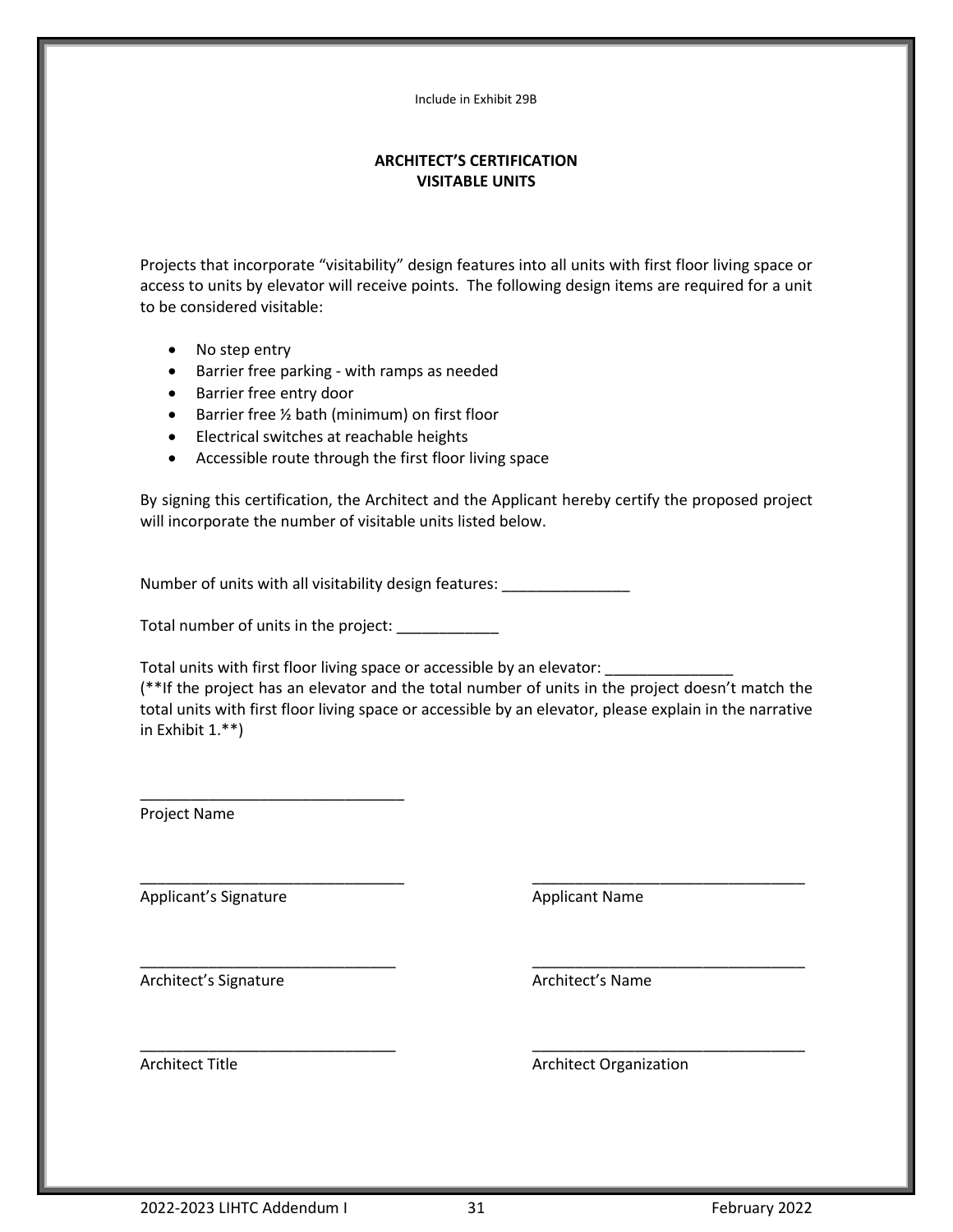#### Include in Exhibit 29C

# **ARCHITECT'S CERTIFICATION BARRIER FREE**

Projects that commit to building 10% of the units within the development according to barrier free or fully adaptable to barrier free standards will receive points.

By signing this certification, the Architect and Applicant hereby certify the proposed project will incorporate the number of barrier free units listed below.

Total number of units that will be barrier free or fully adaptable to barrier free standards:\_\_\_\_\_\_\_\_\_\_\_

Total number of units in the project:

\_\_\_\_\_\_\_\_\_\_\_\_\_\_\_\_\_\_\_\_\_\_\_\_\_\_\_\_\_\_\_

Percentage of barrier free or fully adaptable to barrier free units in the project: \_\_\_\_\_\_\_\_\_\_

\_\_\_\_\_\_\_\_\_\_\_\_\_\_\_\_\_\_\_\_\_\_\_\_\_\_\_\_\_\_ \_\_\_\_\_\_\_\_\_\_\_\_\_\_\_\_\_\_\_\_\_\_\_\_\_\_\_\_\_\_\_\_

Project Name

Applicant's Signature **Applicant Name** 

\_\_\_\_\_\_\_\_\_\_\_\_\_\_\_\_\_\_\_\_\_\_\_\_\_\_\_\_\_\_\_ \_\_\_\_\_\_\_\_\_\_\_\_\_\_\_\_\_\_\_\_\_\_\_\_\_\_\_\_\_\_\_\_

Architect's Signature **Architect's Name** 

\_\_\_\_\_\_\_\_\_\_\_\_\_\_\_\_\_\_\_\_\_\_\_\_\_\_\_\_\_\_ \_\_\_\_\_\_\_\_\_\_\_\_\_\_\_\_\_\_\_\_\_\_\_\_\_\_\_\_\_\_\_\_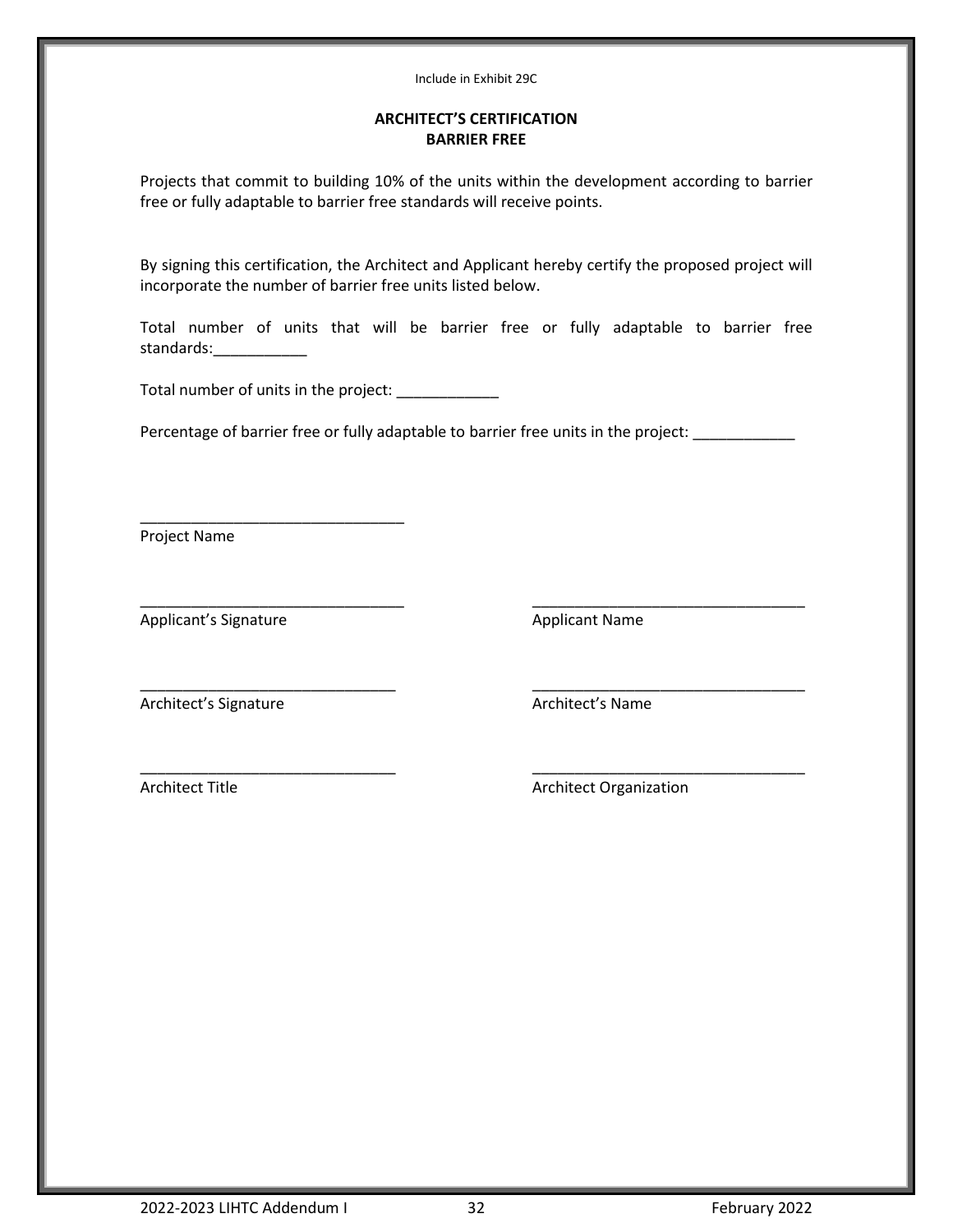#### Include in Exhibit 29D

# **ARCHITECT'S CERTIFICATION PROJECT SQUARE FOOTAGE**

Projects will be assessed points for cost efficiency based on their Total Development Costs per square foot in the project, excluding commercial space that is not a part of the housing project application being proposed. All applicants must submit this certification and all projects must be evaluated for Cost Containment points found in Section I of the Scoring Criteria.

The Architect and Applicant certify the following square footage is accurate for the proposed project.

\_\_\_\_\_\_\_\_\_\_\_\_\_\_\_\_\_\_\_\_\_\_\_\_\_\_\_\_\_\_\_ \_\_\_\_\_\_\_\_\_\_\_\_\_\_\_\_\_\_\_\_\_\_\_\_\_\_\_\_\_\_\_\_

\_\_\_\_\_\_\_\_\_\_\_\_\_\_\_\_\_\_\_\_\_\_\_\_\_\_\_\_\_\_ \_\_\_\_\_\_\_\_\_\_\_\_\_\_\_\_\_\_\_\_\_\_\_\_\_\_\_\_\_\_\_\_

Total Common Space square footage: \_\_\_\_\_\_\_\_\_\_\_\_\_\_

Total LIHTC unit square footage: \_\_\_\_\_\_\_\_\_\_\_\_

Total Market Rate unit square footage: \_\_\_\_\_\_\_\_\_\_\_\_\_\_

Total Employee unit square footage: \_\_\_\_\_\_\_\_\_\_\_\_

Total Basement square footage: \_\_\_\_\_\_\_\_\_\_\_\_\_\_\_

**Total Project square footage:** \_\_\_\_\_\_\_\_\_\_\_\_\_\_

\_\_\_\_\_\_\_\_\_\_\_\_\_\_\_\_\_\_\_\_\_\_\_\_\_\_\_\_\_\_\_

Project Name

Applicant's Signature Applicant Name

Architect's Signature **Architect's Name** 

\_\_\_\_\_\_\_\_\_\_\_\_\_\_\_\_\_\_\_\_\_\_\_\_\_\_\_\_\_\_ \_\_\_\_\_\_\_\_\_\_\_\_\_\_\_\_\_\_\_\_\_\_\_\_\_\_\_\_\_\_\_\_